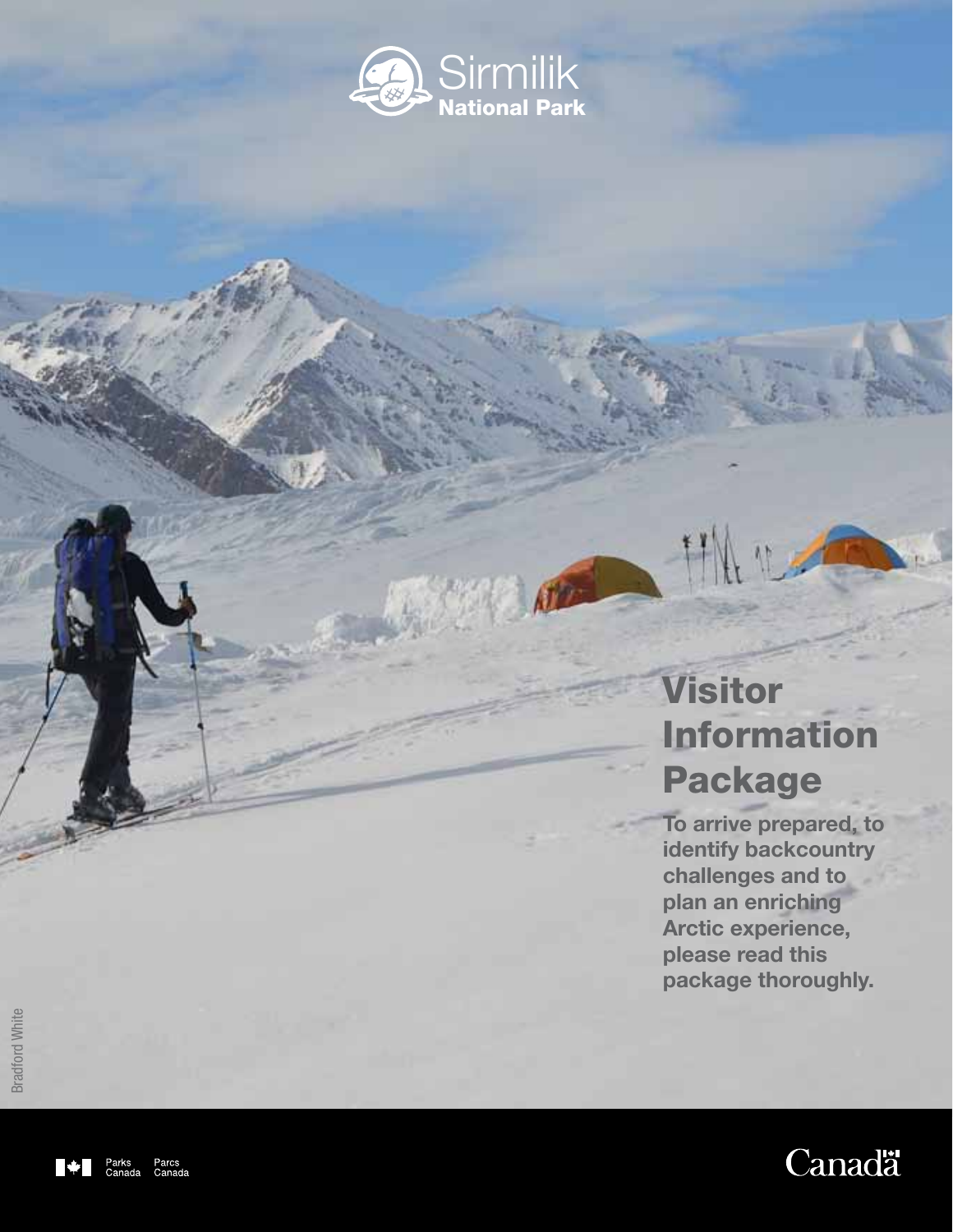## For More Information

Contact our Park Office in Pond Inlet, or visit our website.

### Pond Inlet Office

Phone: (867) 899-8092 Fax: (867) 899-8104 sirmilik.info@pc.gc.ca

parkscanada.gc.ca/sirmilik Hours of Operation Year Round Monday to Friday 8:30am-12 noon, 1pm-5pm



### Related Websites

**Additional Resources**: parkscanada.gc.ca/sirmilik

**Nunavut Tourism**: www.nunavuttourism.com

**Mirnguiqsirviit – Nunavut Territorial Parks**: www.nunavutparks.com

#### **Weather Conditions –**

Pond Inlet: www.weatheroffice.gc.ca/city/pages/nu-25\_metric\_e.html Arctic Bay: www.weatheroffice.gc.ca/city/pages/nu-10\_metric\_e.html

**Transport Canada**: www.tc.gc.ca

**What kind of explorer are you?** Find out how to maximize your Canadian travel experience by visiting www.caen. canada.travel/traveller-types

All photos copyright Parks Canada unless otherwise stated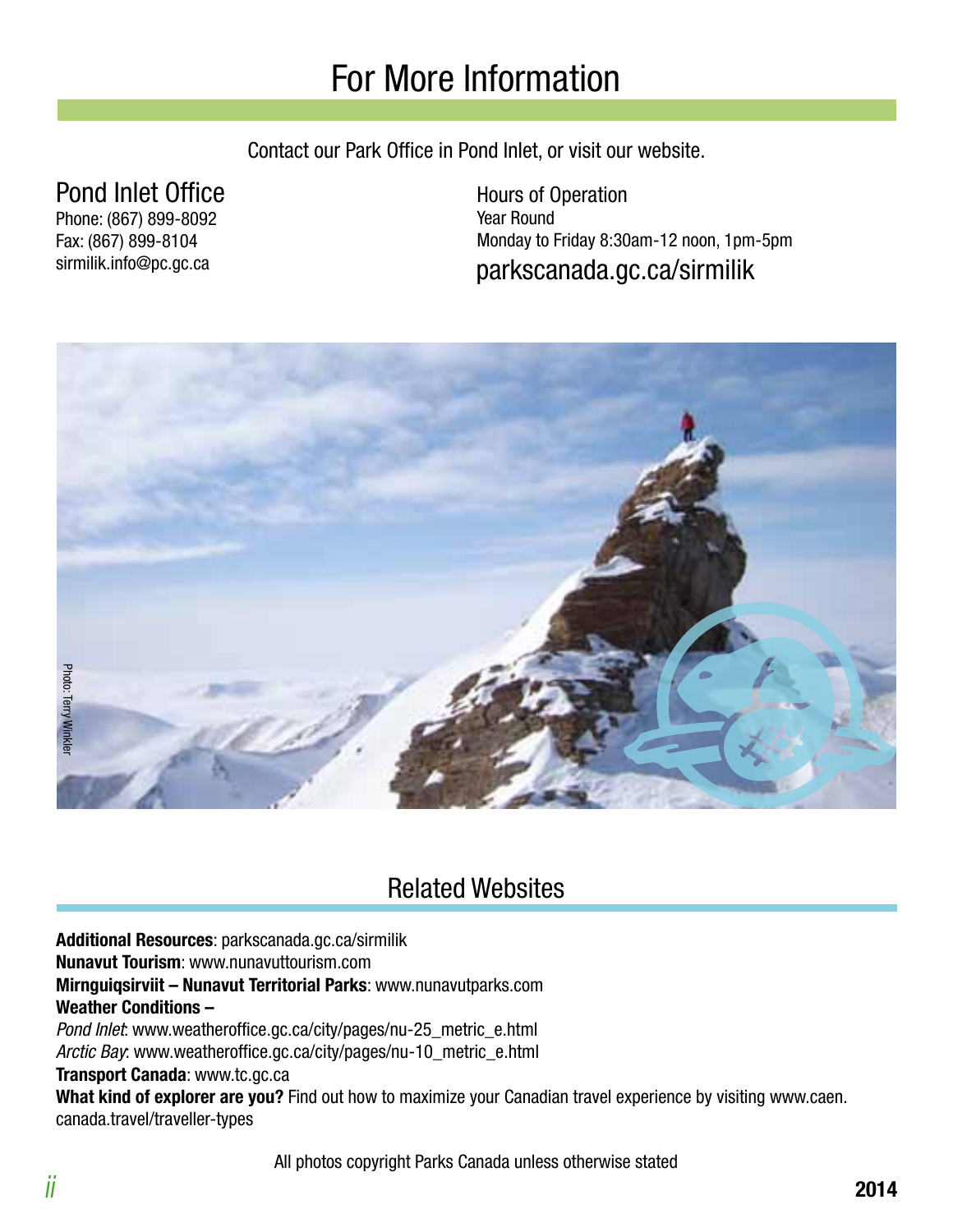## Table of Contents

| <b>Nunavut's Iconic Experiences</b>                       | İV                |  |
|-----------------------------------------------------------|-------------------|--|
| Welcome                                                   |                   |  |
| Important Information                                     | 1                 |  |
| Pre-trip, Post-Trip, Permits                              | 1                 |  |
| Registration & De-registration                            | $\overline{2}$    |  |
| Planning your trip                                        | 3                 |  |
| <b>Maps</b>                                               | 3                 |  |
| When to visit                                             | 4                 |  |
| <b>Emergency Medical Travel &amp; Visitors to Nunavut</b> | 4                 |  |
| How to Get Here                                           | 5                 |  |
| Air Access, Travelling with Dangerous Goods               | 5                 |  |
| <b>Community Information</b>                              | 6                 |  |
| <b>Local Outfitters</b>                                   | 6                 |  |
| Visitor Information, Stores, Accommodations               | $\overline{7}$    |  |
| <b>Activities</b>                                         | 8                 |  |
| Hiking, Day / Weekend Trips, Wildlife, Kayaking           | 8                 |  |
| <b>Skiing, Mountaineering, Floe Edge Tours</b>            | 9                 |  |
| <b>Inuit Cultural Activities</b>                          | 9                 |  |
| <b>Tour Companies</b>                                     | 10                |  |
| <b>Important Safety Information</b>                       | 11                |  |
| <b>River Crossings</b>                                    | 11                |  |
| <b>Terrain Hazards</b>                                    | $12 \overline{ }$ |  |
| Snow Machine / Qamutik Safety, Thin Ice                   | 13                |  |
| Floe Edge, Boat / Kayak Safety, Rough Water,              | 14                |  |
| Climate & Extreme Weather, Hypothermia                    | 14                |  |
| <b>Polar Bears and other wildlife</b>                     | 15                |  |
| Search and Rescue                                         | 16                |  |
| <b>Minimizing Risk</b>                                    | 17                |  |
| <b>Experience Level, Communications</b>                   | 17                |  |
| <b>Environmental Conservation Practices</b>               | 18                |  |
| Fees                                                      | 18                |  |
| <b>Park Regulations</b>                                   | 19                |  |

### **Since 2012**

Mountain Guide certification is required for all guides leading clients in glaciated and / or technical mountain terrain. See page 12 for more information.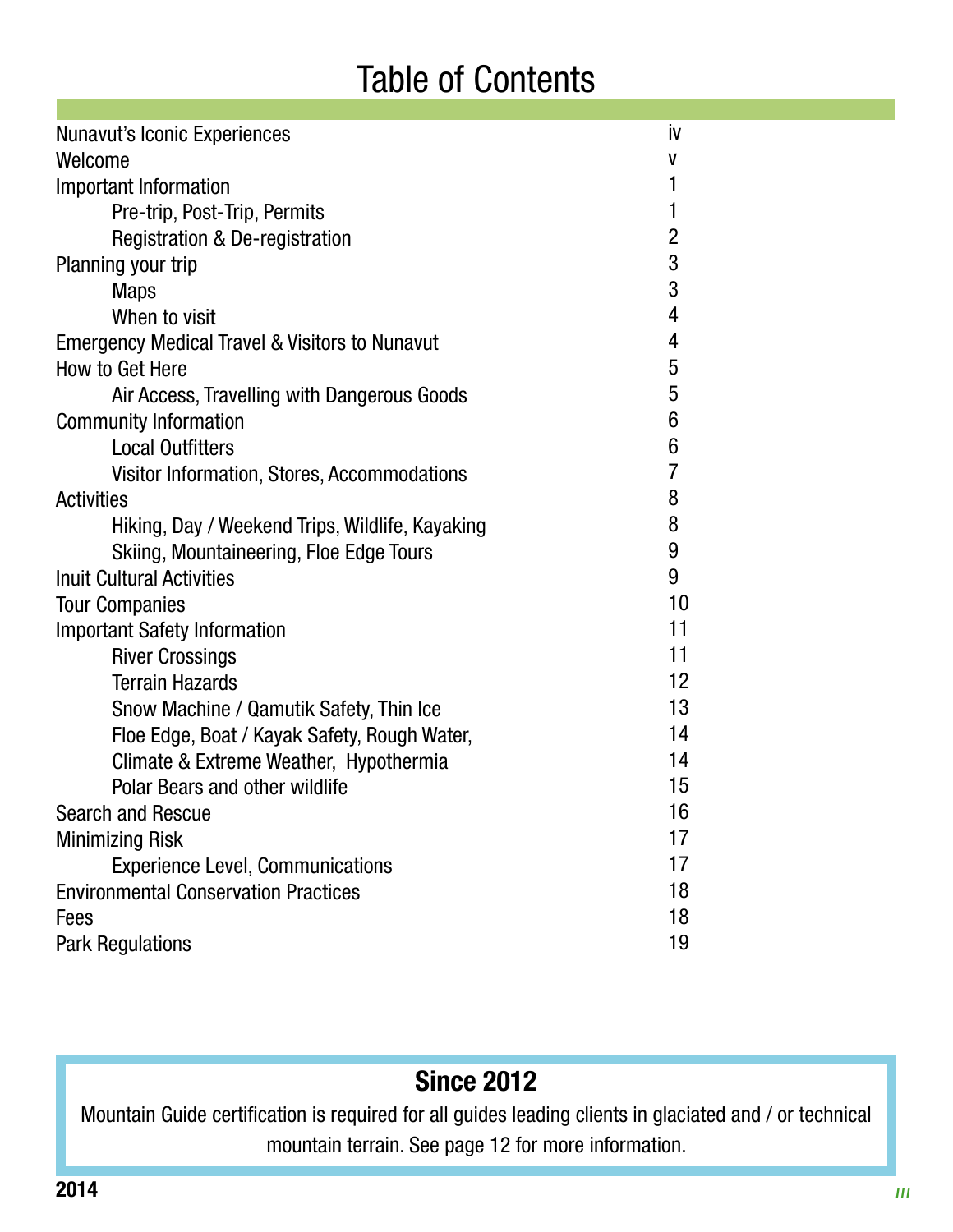

#### **MIDNIGHT IN QUTTINIRPAAQ NATIONAL PARK – YOU'LL LOVE THE NIGHTLIFE.**

Be on top of the world, literally, for two-weeks on Ellesmere Island. Explore from Tanquary Fjord during day trips and multi-day backpacking adventures. See the midnight sun, glaciers, polar desert, muskoxen, and wolves; walk the 4500 year old Muskox Way, the route of ancient peoples. While mostly self-guided, Park staff delight in sharing their knowledge of local natural and cultural history.

Contact nunavutinfo@pc.gc.ca to ask for more information or call 1-888-773-8888.

### Nunavut's Iconic Experiences

There are four national parks in Nunavut representing various examples of Canada's 39 natural regions - Quttinirpaaq (Eastern High Arctic), Sirmilik (Eastern Arctic Lowlands), Ukkusiksalik (Central Tundra) and Auyuittuq (Northern Davis). In order for you to be better able to enjoy your national parks in Nunavut, we begin in 2014 to roll out our "Iconic Experiences" - unique excursions packages, custom-designed for each park - with Quttinirpaaq National Park having the honour of kicking it all off.

Watch for new Iconic Experiences at other national parks in Nunavut coming in 2015 and beyond!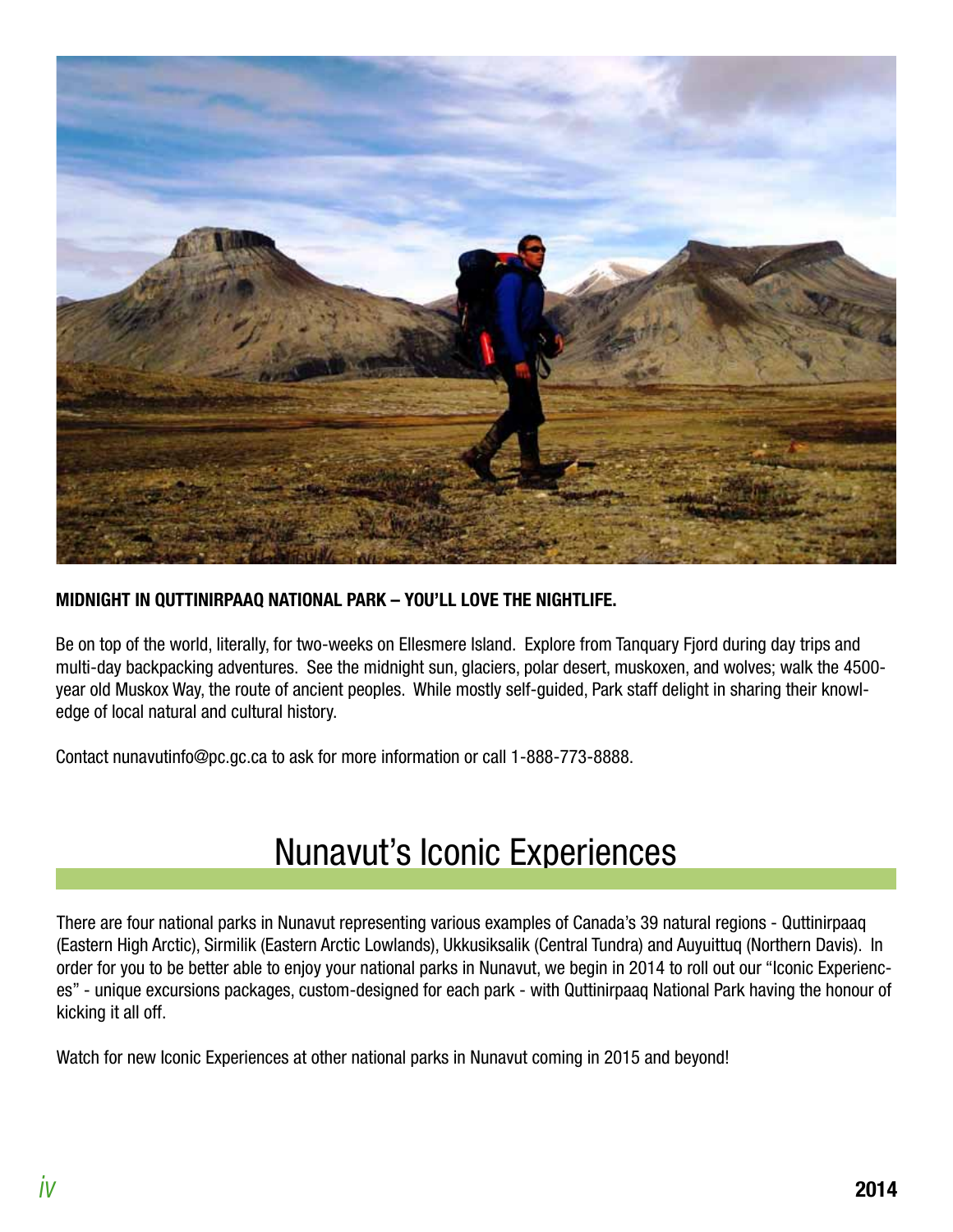### Welcome

Sirmilik, Inuktitut for "Place of the Glaciers" is a park in four parts – Bylot Island (jointly managed with the Canadian Wildlife Service as a bird sanctuary), Baillarge Bay Sea Bird Colony, Oliver Sound and the Borden Peninsula. At the northern tip of Baffin Island, Sirmilik is part of the high Arctic experience, located right beside the legendary Northwest Passage and the wildlife-rich waters of Lancaster Sound!

Even before entering the park, the massive spills of glaciers into Eclipse Sound can be seen shining and brilliant in the Arctic light from the community of Pond Inlet, one of the two gateway communities to the park. Sixteen glaciers alone fan out across Bylot Island. Others carve out the landscape of the Borden Peninsula and calve into the waters of Oliver Sound from Baffin Island.

Climb and cross glaciers by ski and crampon in brilliant high intensity spring light. Ski the sea ice or take in the floe edge where marine life is concentrated at the deep navy blue waters exposed against the startling white of ice in May or June. July is ice break up so you must wait until August and September to hike u-shaped river valleys sculpted by glaciers. Boat or kayak in the sounds, or explore this part of the high Arctic on an expedition cruise ship.

These open waters attract some of the largest numbers of arctic sea birds that can be seen circling in late summer skies. Filling the air with their cries as they feast on the bounty found in this part of the marine ecosystem, while narwhal and seals in the thousands chase their catch alongside.

On land, brilliant, profuse plant life scatters across the landscape and the exposed geology of the cliff faces reveals layers of multi-coloured rock. From magenta to ochre to green and grey, hoodoos huddle like a crowd in the distance.



All this and more awaits your visit to Sirmilik!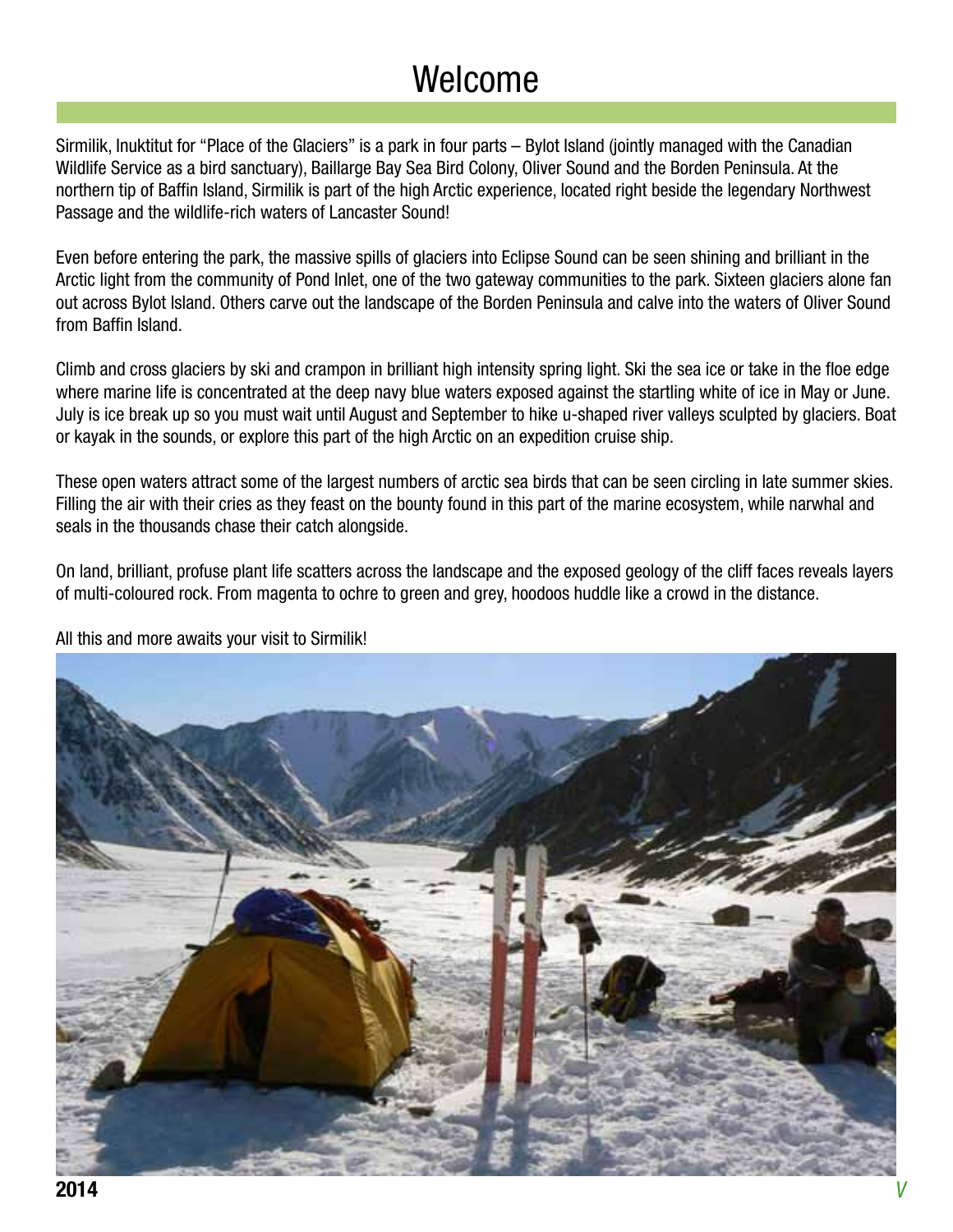### Important Information

### **Pre-Trip**

#### **Before booking my travel I have**:

- contacted Parks Canada in Pond Inlet;
- allowed sufficient time prior to entering the park to attend a mandatory orientation and registration session;
- received the Sirmilik National Park Visitor Information Package (this publication);
- received the Sirmilik National Park interpretive brochure/map;
- received the Safety in Polar Bear Country brochure.

#### **For hiking or skiing I have:**

- provided Parks Canada with a detailed itinerary of my planned trip including any side trips;
- contacted local outfitters to arrange for transport into the park (optional but recommended).

#### **If I am starting my trip in Arctic Bay I have**:

- booked my flights accordingly to attend an orientation and registration session in Pond Inlet or Iqaluit;
- contacted local outfitters to arrange for transport into the park.

#### **For a sea kayaking trip I have**:

• provided Parks Canada with details of my planned trip.

#### **For mountaineering or glacier travel I have:**

- contacted Parks Canada well in advance to discuss routes and plans;
- provided Parks Canada with a detailed route description of my planned trip .

#### **To setup a base camp or caches (a permit is needed in advance) I have:**

- provided Parks Canada with details of my planned trip including base camp operations and cache content and location;
- requested and received permission from Parks Canada to create a base camp and/or cache.

#### **I have booked a time for my registration and orientation.**

| Date:     |  |
|-----------|--|
| Time:     |  |
| Location: |  |

### **Post-Trip**

#### **After leaving the park I will:**

- contact Parks Canada to de-register
- complete the Nunavut Visitor Survey

### **Permits**

Permits for operating a business (guiding, outfitting), filming and commercial photography, research, landing an aircraft, establishing a cache or base camp, or for transporting a firearm through the park must be acquired through the Parks Canada office well in advance (some permits may take 90 days or more to be issued). Research permits are only issued in winter and spring.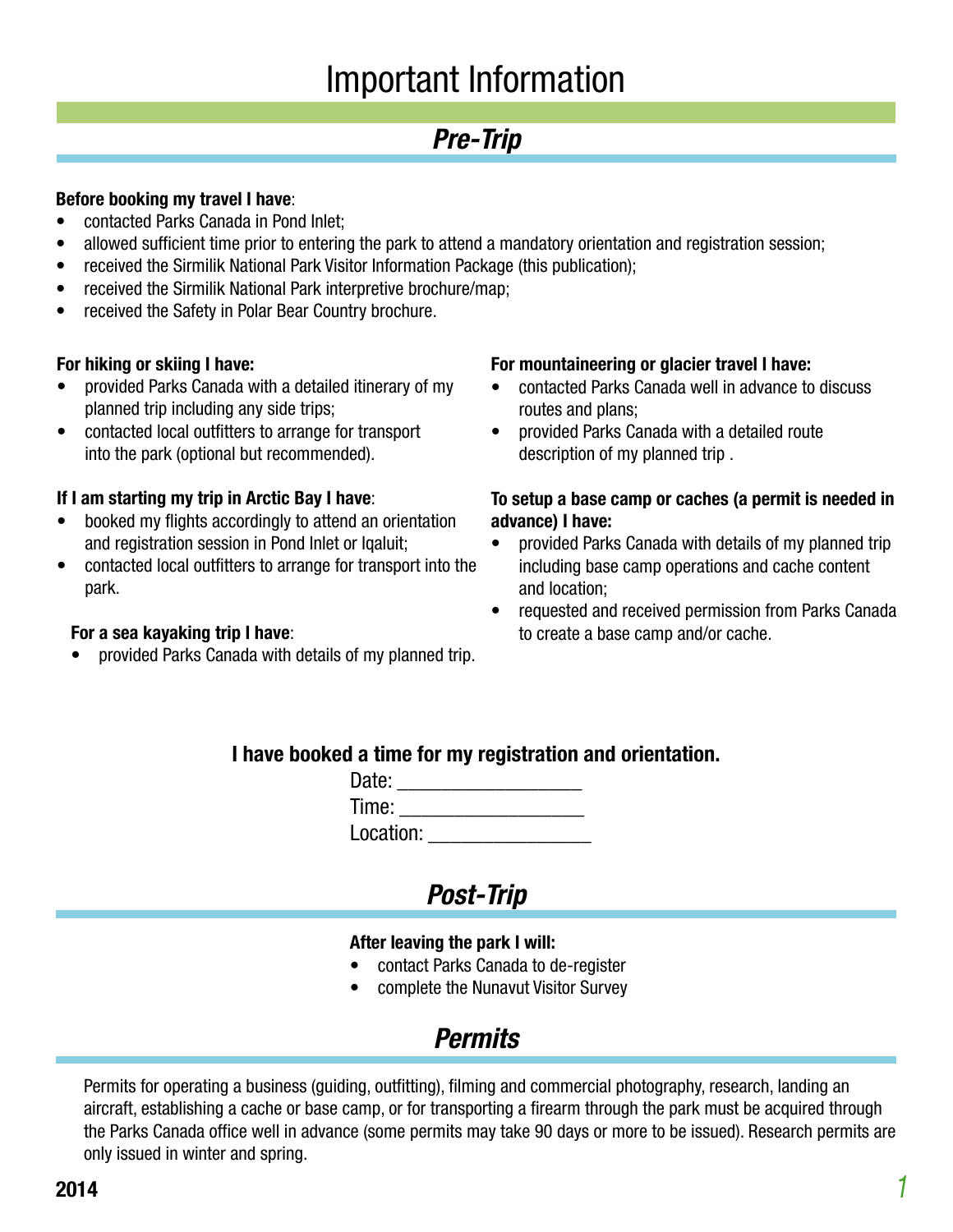### **Registration and De-registration**

For visitor safety, it is mandatory to register all trips into the park prior to entering and to de-register once done. **If you plan on travelling on Inuit-owned land contact the Qikiqtani Inuit Association at 1-800-667-2742 for permission.** During the registration and orientation we can point out areas of interest along your route. This information helps make your trip safe and enjoyable. We also provide information on the hazards present in the park, and the risks associated with the activities you plan to undertake. You will be briefed on current route conditions, weather, water levels, area closures, park regulations, polar bear sightings and much more.

#### **To register your trip:**

- Make a reservation for your orientation at the Parks Canada office in Pond Inlet at least 48 hours in advance by phone or email.
- Orientations are conducted during regular business hours (Monday to Friday, 9:00am to 4:30pm). Orientations will not be started past 3:30pm. Please consider this when making your travel and trip plans, and allow appropriate time for your orientation.
- If you are beginning your trip from Arctic Bay, please schedule your flights accordingly to allow time for your orientation and registration to take place in Pond Inlet or Iqaluit.
- This can take 60-90 minutes depending on what type of trip you are going on.

#### **To de-register your trip:**

- Within 24 hours of exiting the park, visit the Parks Canada office in Pond Inlet or contact them by phone at (867) 899-8092. If you wish to speak to a Parks Canada staff member, please call during business hours.
- **• Failing to de-register within 24 hours of this date will initiate an investigation by park staff.**

#### **What information will you need to provide when you arrive?**

- The name, address and phone number of each group member and an emergency contact for each member;
- A de-registration date (date you plan to exit the park);
- The name(s) of the local outfitter(s) that you plan to use;
- Your flight information;
- A list of your equipment (brand, number, colour, etc), your satellite phone number (if applicable);
- The type of activities you will undertake; and,
- Your detailed in-park trip plans.

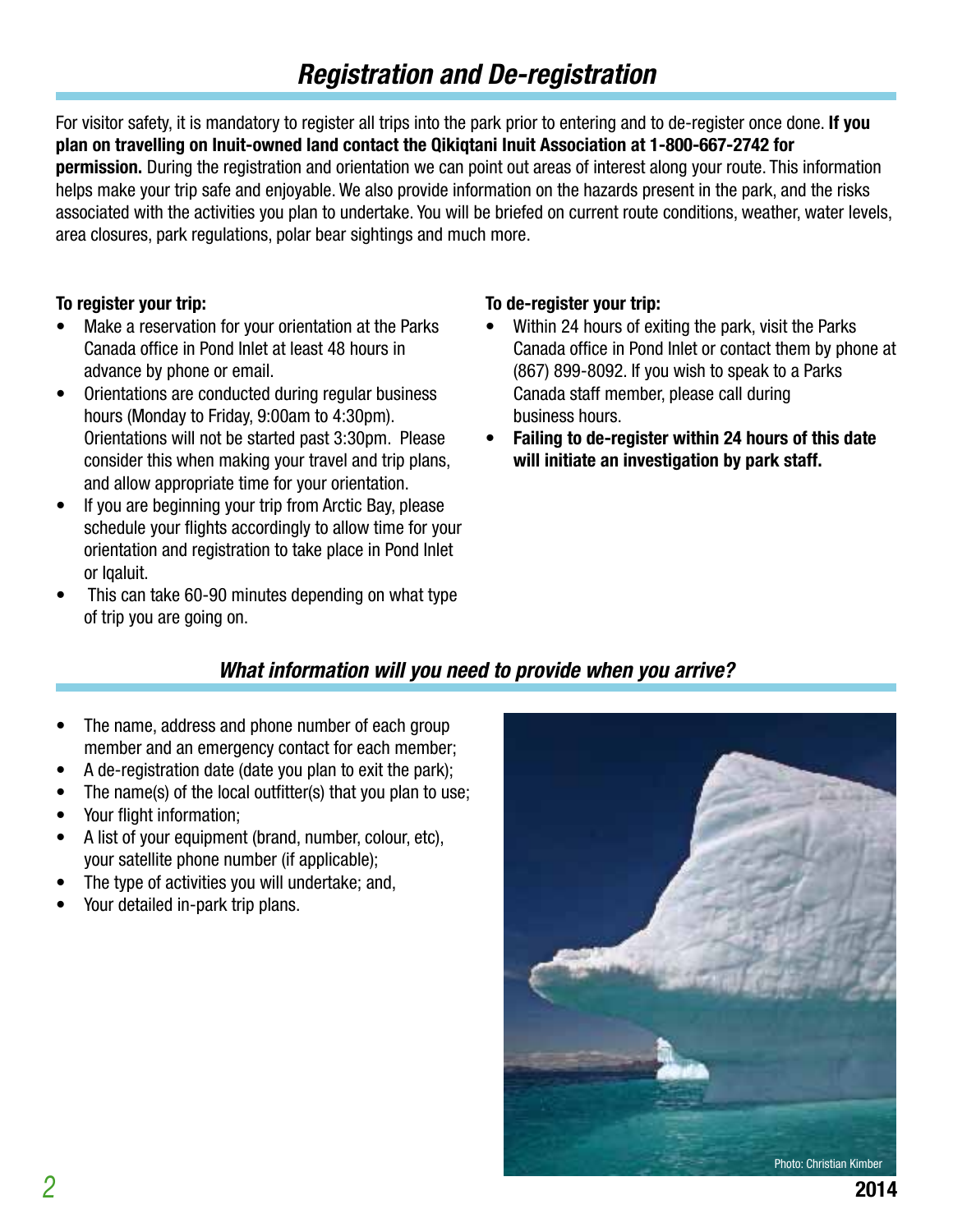# Planning your trip



#### **Topographic Maps**

Route planning is best done with 1:250,000 maps while navigation should be done with the appropriate 1:50,000 maps. A diagram of the correspnding 1:250,000 maps can be found below.

Call the Parks Office in Pond Inlet for assistance with your route directions. For all areas of the park, you will need to purchase topographic maps prior to arrival.

To find regional distribution centres for topographic maps please check **http//maps.nrcan.gc.ca/distribution\_e.php**

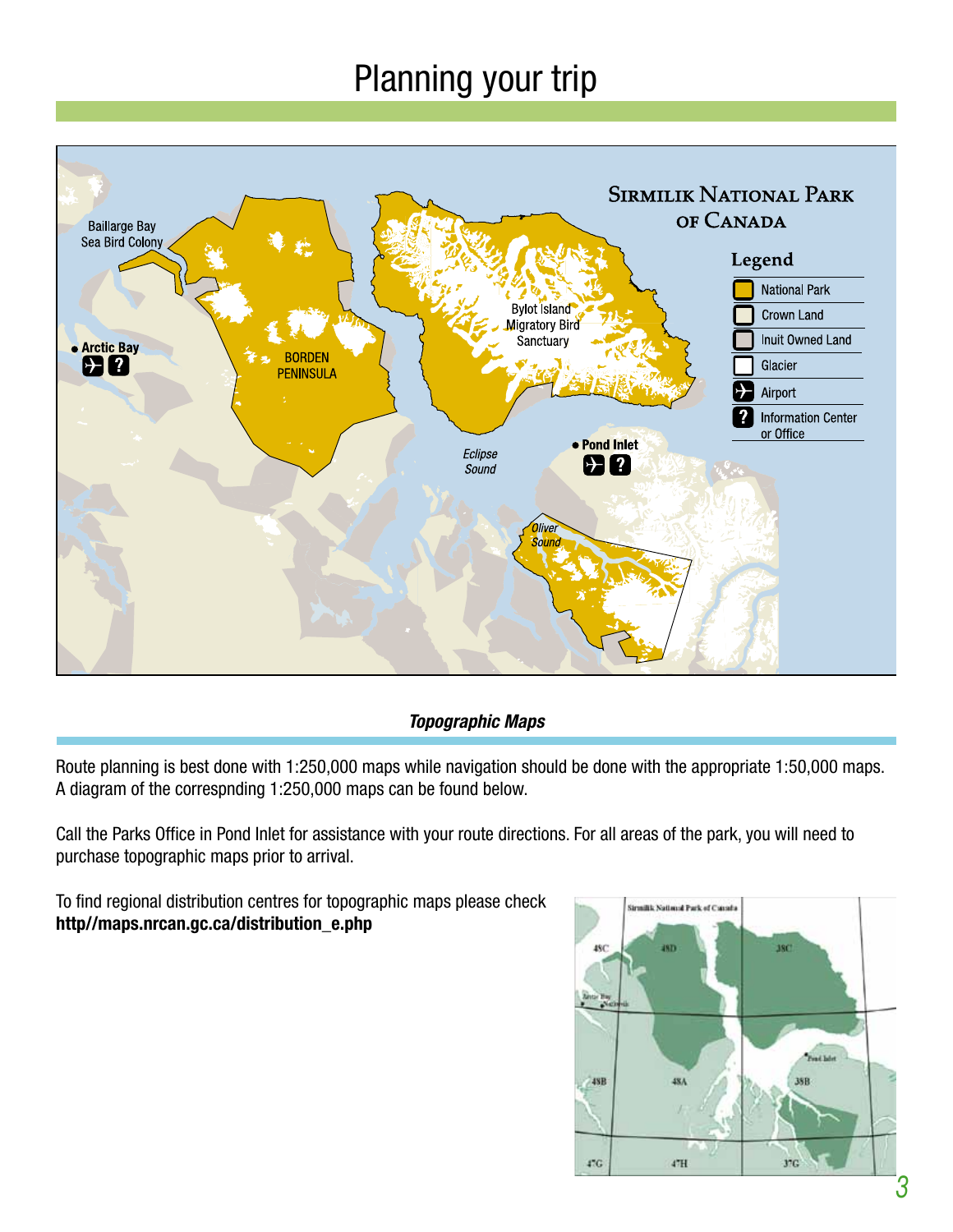### **When to visit: Arctic seasons and your trip**

The following are approximate dates for the methods of accessing the park. Please check in advance with the park office in Pond Inlet for this year's likeliest scenario.

| <b>Late March to</b><br><b>Early June (spring)</b> | The best time of year for winter activities. Frozen oceans mean it's possible to travel from ei-<br>ther Pond Inlet or Arctic Bay to the park boundary by snowmobile or dog team to start your trip.                   |
|----------------------------------------------------|------------------------------------------------------------------------------------------------------------------------------------------------------------------------------------------------------------------------|
| Late June to<br>mid-July (break up) $*$            | During ice break up, travel to the park is impossible. This is a great time to explore the areas<br>around Pond Inlet and Arctic Bay.                                                                                  |
| Late July to late<br>September (summer)            | This is the best time for hiking and camping. Boat travel to the park is possible.                                                                                                                                     |
| <b>October to early</b><br>November (freeze up)*   | During freeze up, travel to the park is impossible.                                                                                                                                                                    |
| <b>November - February</b><br>(winter)             | Travel to Sirmilik National Park is not advisable at this time. Cold temperatures, near-constant<br>darkness & access difficulties in early winter make winter travel unpleasant, dangerous and,<br>often, impossible. |

\* If your plans include travel to the park during break up or freeze up, please phone to check ice conditions. You can also check: **http://ice-glaces.ec.gc.ca/** for Arctic ice conditions.



### **Emergency Medical Travel & Visitors to Nunavut**

From the Nunavut Department of Health website (http://gov.nu.ca/health/information/medical-travel):

If you are not a resident of Nunavut and you need medical travel during your stay in the territory, you will be responsible for all medical travel costs.

Visitors needing medevac will be invoiced for the full cost of the flight.

No travel assistance is offered to visitors to return home. You will need to make your own travel arrangements if you wish to return to the community you were visiting.

**The Department of Health suggests that you buy travel insurance before visiting Nunavut.** Health care in Nunavut can be very expensive. Be prepared for emergencies.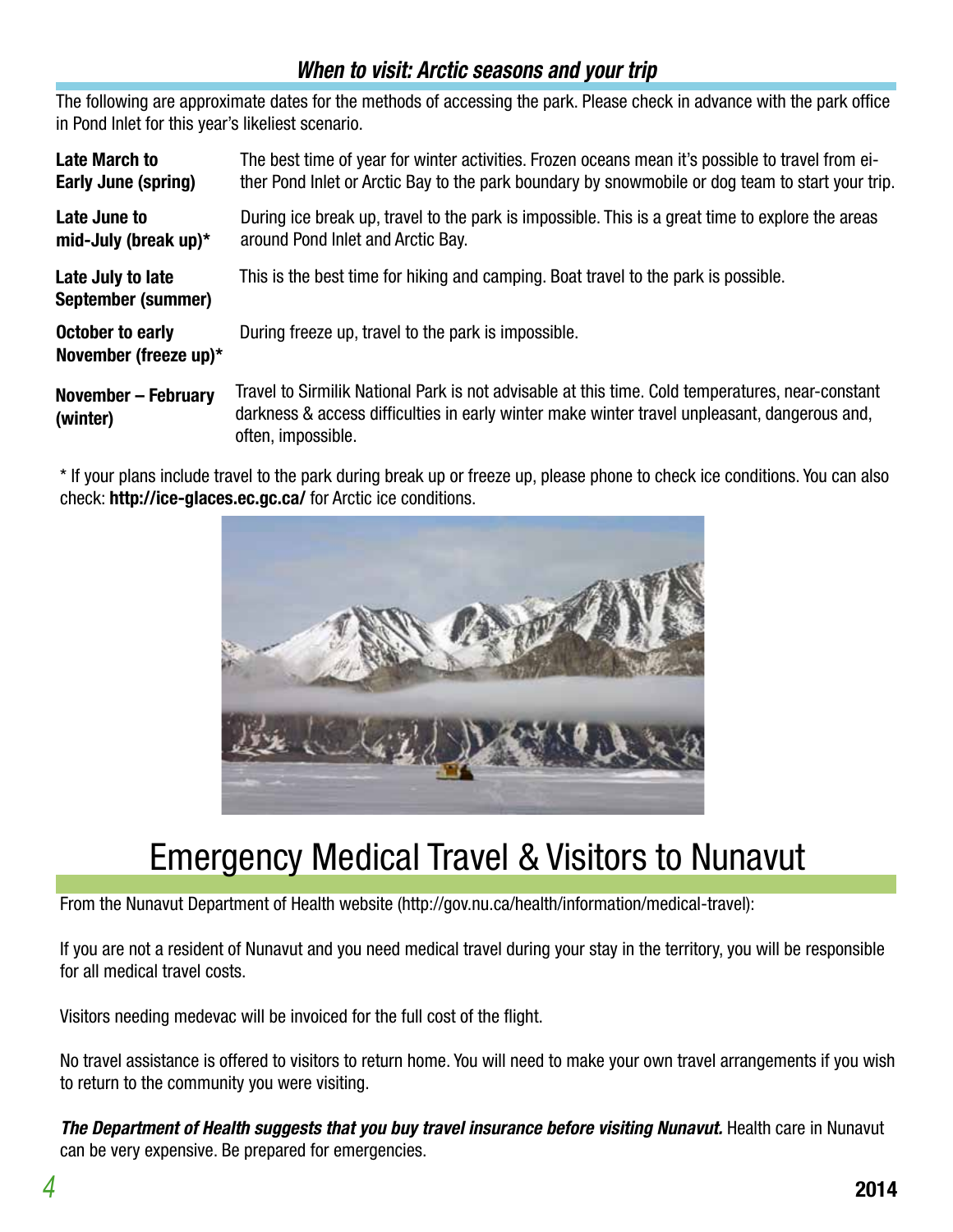### How to Get Here

#### **Air Access to Nunavut**

First Air and Canadian North offer scheduled flights to Pond Inlet and Arctic Bay via Iqaluit from Montreal, Ottawa, and Yellowknife.

For information on how to get to the park from Pond Inlet and Arctic Bay, see local outfitters information on page 6.

**Please Note**: If you are shipping supplies from an international location, please allow at least 4-6 weeks for these items to clear customs on top of the normal shipping time.

**First Air Ltd.** 1-800-267-1247 www.firstair.ca

**Canadian North** 1-800-661-1505 www.canadiannorth.com For charter service (call for quotes): **Air Nunavut** 1-866-388-5888 info@airnunavut.ca

**Weather conditions in the north may dictate your travel schedule. Be flexible enough to allow for lengthy delays in your plans.**

#### **Travelling with Dangerous Goods**

Transport Canada has several regulations about how to transport used stoves and fuel bottles. For details about how to treat your gear in order to transport it on a plane please go to the following link:

**www.tc.gc.ca/civilaviation/commerce/dangerousgoods/news/notices/menu.htm**. If you have any questions about these regulations please contact the inspector from your region. A list of contacts can be found at: **www.tc.gc.ca/civilaviation/commerce/dangerousgoods/contact.htm**

**We recommend bringing new, unused stoves and new, empty fuel canisters with you to avoid difficulties when traveling. Please keep these items in their original packaging and bring all receipts with you. You will likely also need to leave these items in the communities on your return trip home.**

#### **Bear deterrents and many noisemaking devices used to scare bears are strictly prohibited from travel on airplanes.**

To make your travel easier, we recommend buying your stove fuel in the community where you begin your trip and leave any unused fuel behind. White gas is readily available in the communities. Some compressed tanks may be available – contact stores directly for more information. Outfitters in both communities often accept leftover white gas. Contact outfitters directly. You can also check with local outfitters or stores to see if bear deterrents are available for purchase locally. Commercial deterrents are limited in the north; you will need to check for availability with local outfitters or stores prior to your trip.

**Please Note**: Due to the problem of travelling with dangerous goods, Sirmilik has a limited supply of bear deterrents to sign out. Please contact the office for more details.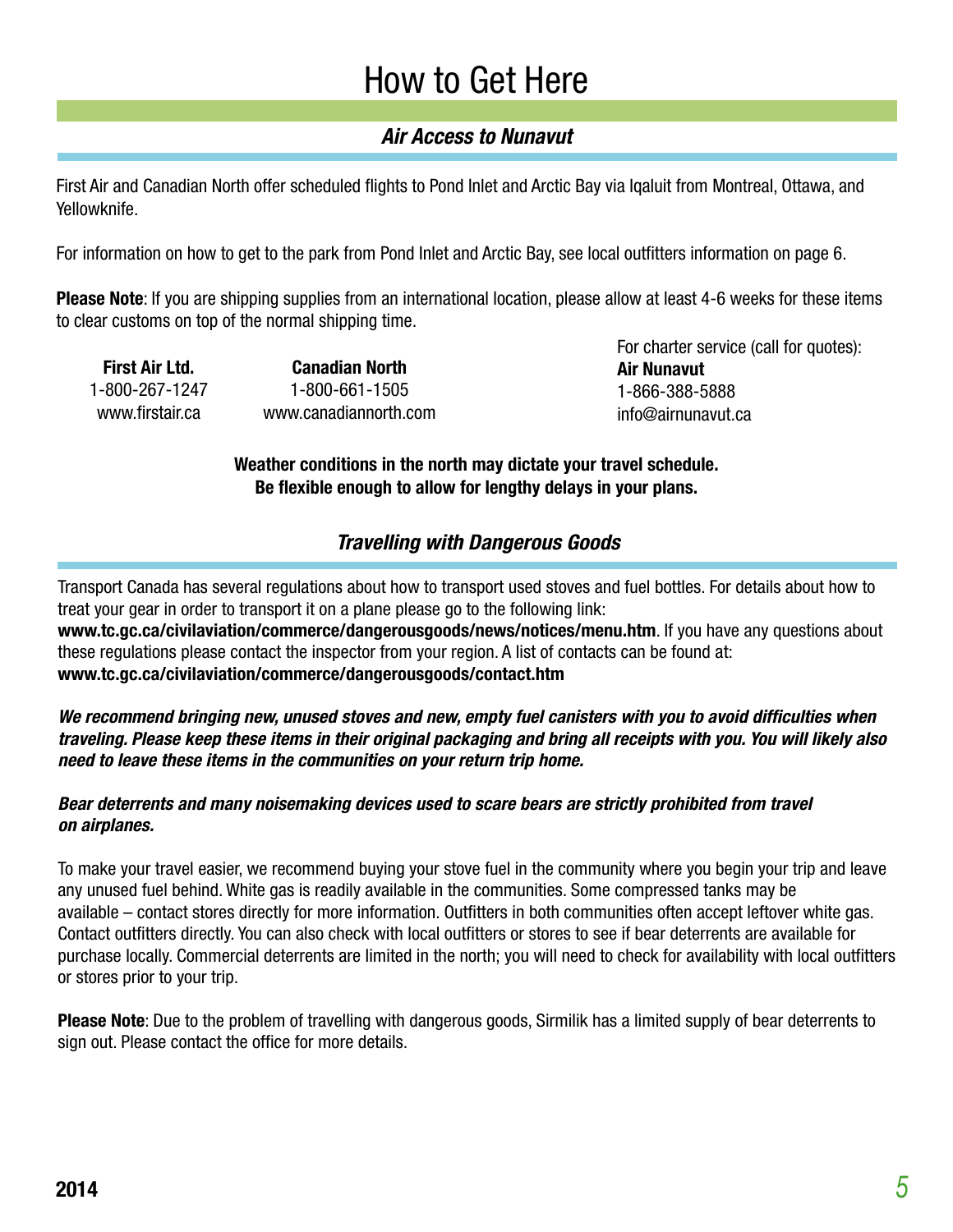# Community Information

#### **Local Outfitters**

Travel to and from Sirmilik, from either Pond Inlet or Arctic Bay, can be arranged with local outfitters who are licensed to operate in Sirmilik National Park. Outfitters will take you to and from the park by either boat or snowmobile, depending on the season. In Pond Inlet, park staff can help you make the necessary arrangements with local outfitters. In Arctic Bay, call the Hamlet Office at (867) 439-9917.

**Please Note**: Outfitters must have a current National Parks Business Licence to transport visitors to the park. Ensure your outfitter has a current licence before hiring them. This package was produced in advance of the annual licensing and permitting cycle.

#### **Pond Inlet**

### **Polar Sea Adventures (Equipment rentals also)**

Dave Reid Phone: (867) 899-8870 Fax: (867) 899-8010 Email: info@polarsea.ca www.polarsea.ca

**Tagak Outfitting Service** Sheatie Tagak Phone: (867) 899-8932 Fax: (867) 899-8616

#### **Inuarak Outfitting**

Enookie Inuaraq Phone: (867) 899-8551 Fax: (867) 899-8111 Email: inuarak@gmail.com

**Taxi** Elijah Ekloo Phone: (867) 899-1466



#### **Arctic Bay**

Damien Qaunaq Phone: (867) 439-8031 Email: dqaunaq@hotmail.com

Tom Naqitarvik Phone: (867) 439-8175 Email: t\_naqitarvik@hotmail.com

Moses Koonoo Phone: (867)439-8175 joanna\_koonoo@hotmail.com

Jonah Oyukuluk Phone: (867) 439-8134

### **Ullivik Outfitting**

Andrew Taqtu Phone: (867) 439-8156

#### **Arqvartuuq Services**

Transportation to and from airport Phone: (867) 439-8227 Fax: (867) 439 8017

#### **Taxi**

Ikpiarjuk Service Telephone: (867) 439-8188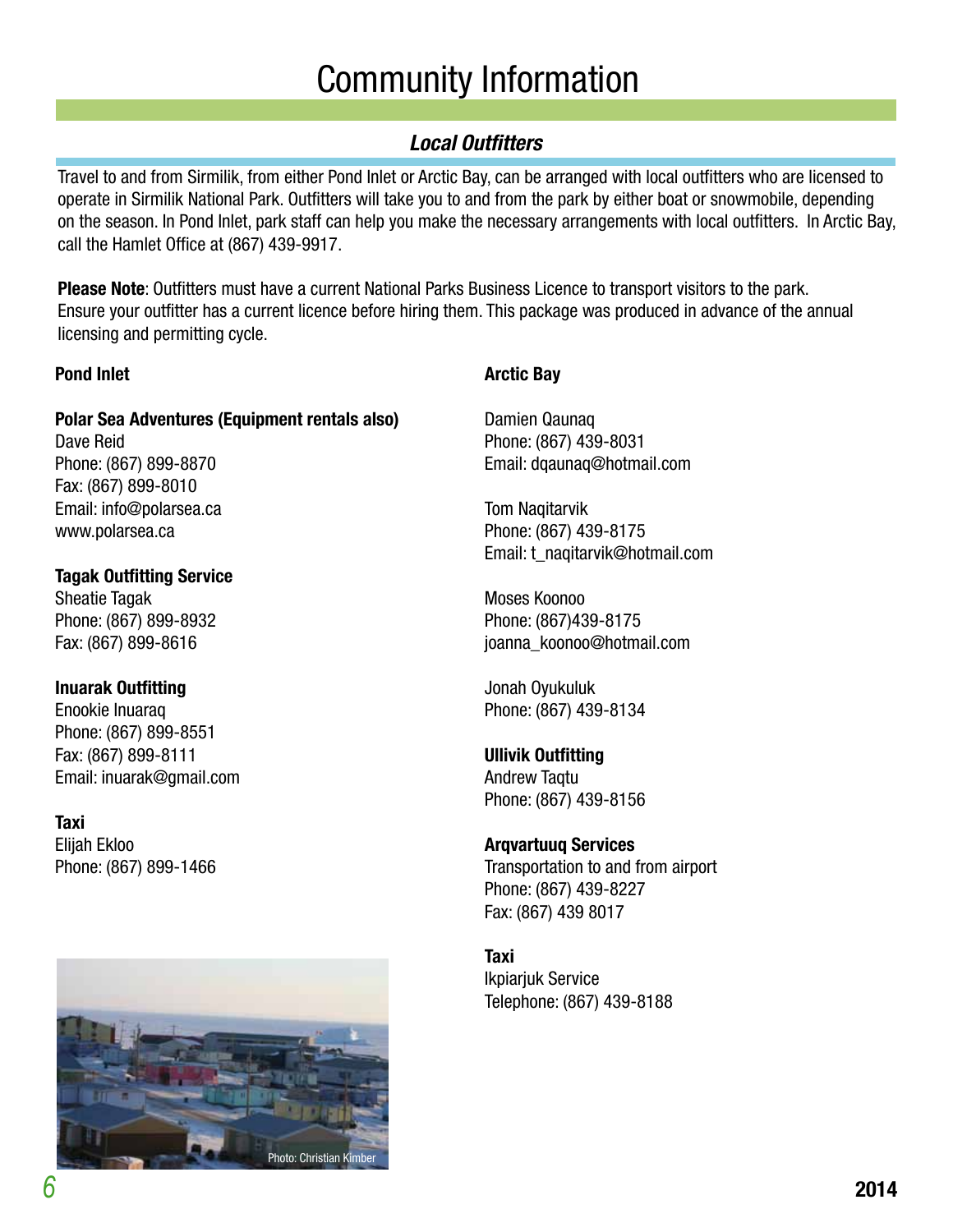#### **Community Visitor Information**

#### **Pond Inlet**

Nattinnak Visitors Centre Phone: (867) 899-8226 Fax: (867) 899-8246

#### **Arctic Bay**

Hamlet Office Phone: (867) 439-9917 Fax: (867) 439-8767

#### **Local Stores**

#### **Arctic Bay**

Northern Store: (867) 439-9914 Taqqut Co-op Association: (867) 439-9934

#### **Accommodations**

#### **Pond Inlet**

**Pond Inlet**

**Arctic Bay**

**Tununiq Sauniq Hotel** Phone: (867) 899-6500 Fax: (867) 899-8364 Email: innsnorth@arcticco-op.com

Northern Store: (867) 899-8848

Tununiq Sauniq Co-op Ltd: (867) 899-5100

**Blackpoint Lodge** Phone: (867) 899-8555 Email: John@solunarctic.com

**Campground** Minimal services. Located 5km from town.

**Tangmaarvik Inn** Phone : (867) 439-8005 Fax : (867) 439-8007



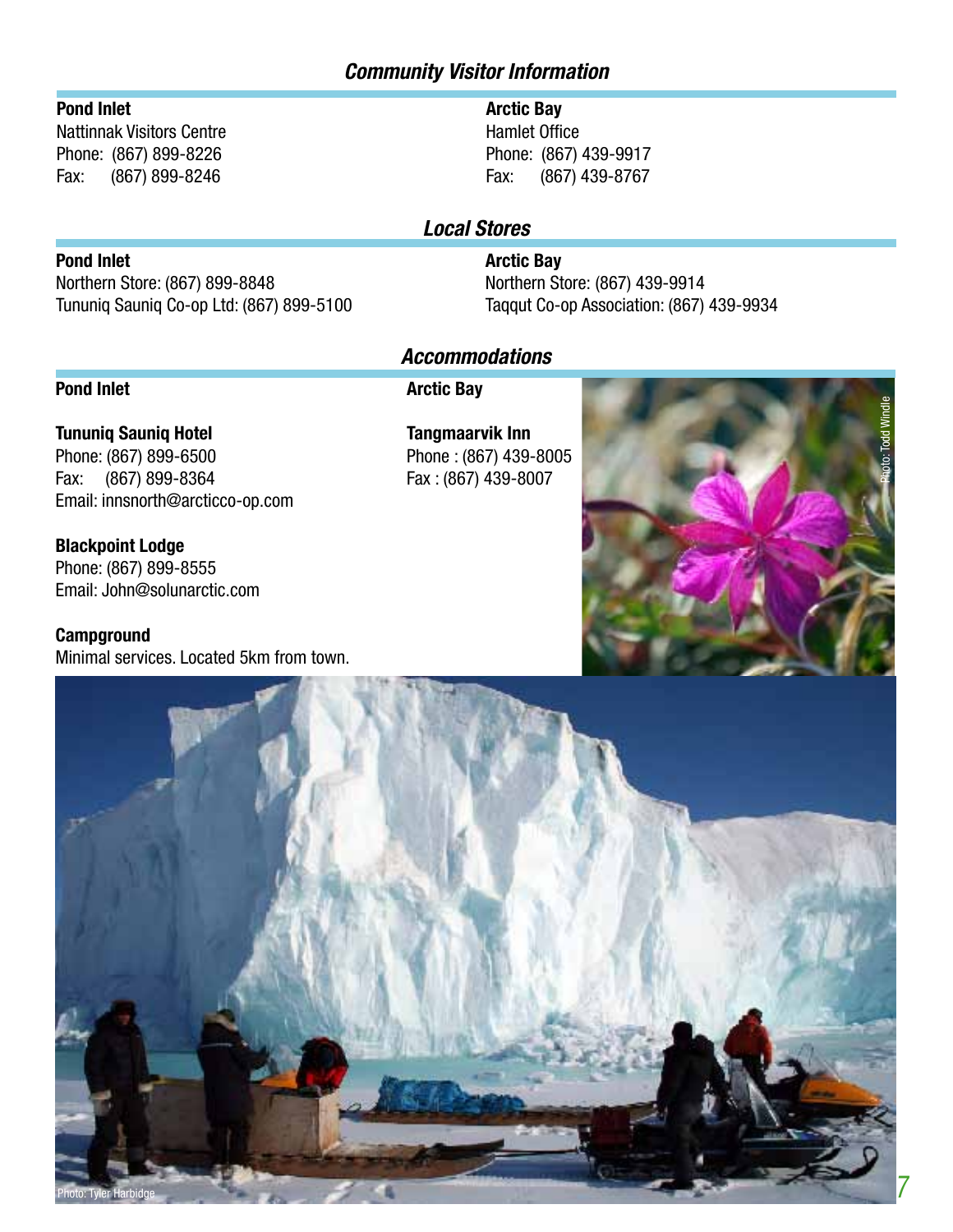# **Activities**

Hiking and skiing opportunities are endless in Sirmilik National Park, while there are no designated travel routes, park staff will be able to help you with trip planning.

#### **Hiking**

A high plateau and broad river valleys of the Borden Peninsula and the variety of terrain of Bylot Island are prime hiking destinations in the park. In the Southwest region of Bylot there are extensive opportunities for wildlife viewing from foxes to geese. Most hikes on Bylot Island will put you up-close to numerous ancient glaciers whose grandeur can occupy your entire view. With 16 glaciers to choose from on Bylot Island alone, the hardest part of your trip will be deciding which ones to visit. Your approach to the glaciers is across varied terrain that will provide you with a hands-on experience into the world of glacial features and how their movement sculpts this land.





Bylot Island can be seen from Pond Inlet. Visitors who only have a day or two can hire local outfitters to bring them to the island by boat or snow machine depending on the season for a short day hike or visit to Sermilik Glacier.

Contact our office or an outfitter directly to discuss what trip would be best for you.

#### **Wildlife Viewing**

Bylot Island is a Migratory Bird Sanctuary managed jointly with the Canadian Wildlife Service. The island is a haven for seabirds, migratory waterfowl, and other wildlife and has the largest colony of greater snow geese in the world. The Baillarge Bay sea bird cliffs, near Arctic Bay, are home to thousands of thick-billed murres and black-legged kittiwakes best seen by expedition style cruise ships.





#### **Sea Kayaking**

During open waters, the opportunities await. The waters of Oliver Sound are located in the park and can be used for sea kayaking with a local guide or on your own. Equipment rentals may be available in Pond Inlet.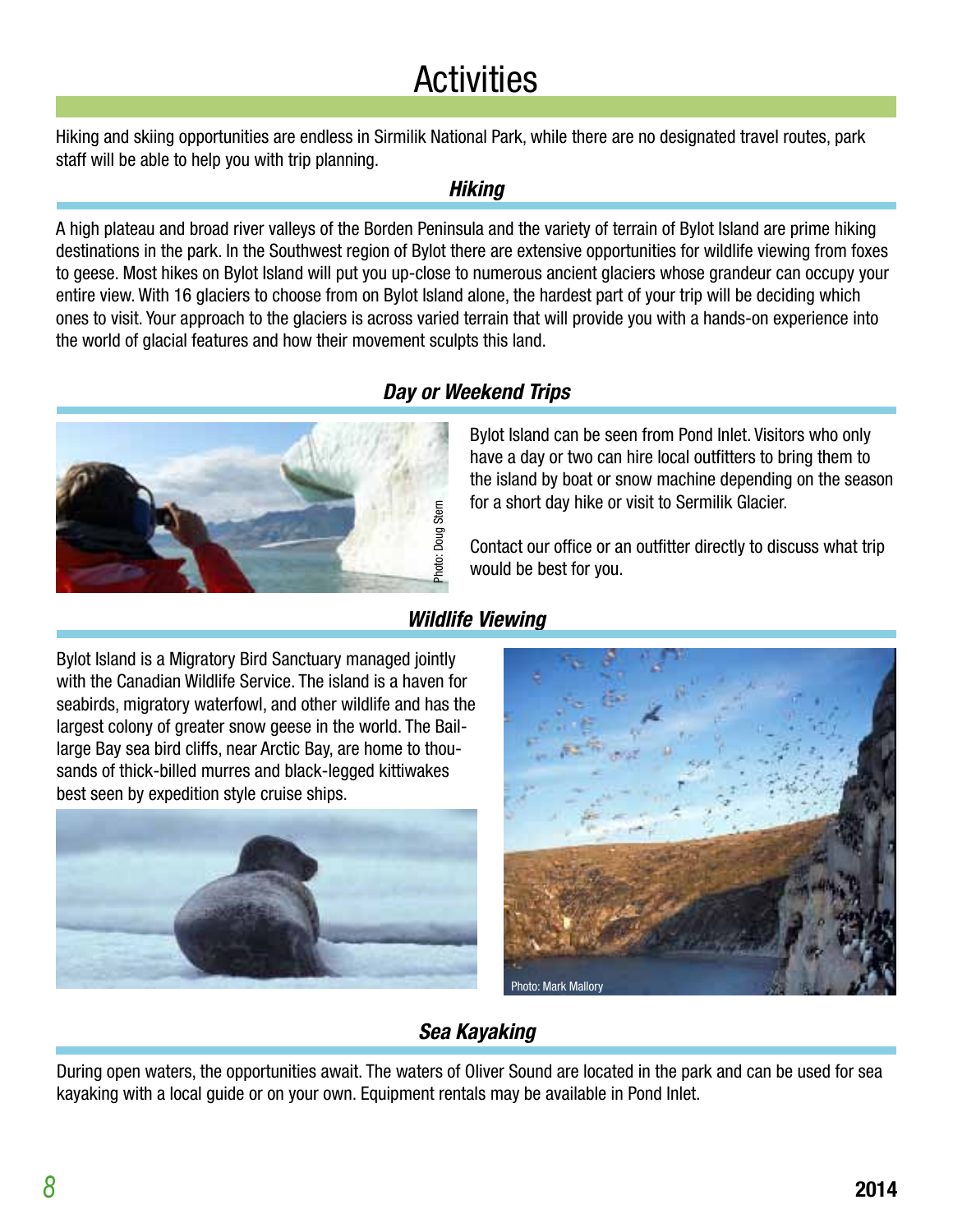Sirmilik National Park is 'the place of glaciers'. Spring (late March to early June) is the ideal time for ski touring and mountaineering here, especially on Bylot Island. Groups planning to do glacier travel should have an experienced leader and have thorough knowledge of glacier travel including crevasse rescue.





**Floe Edge Tours**

The most popular wildlife viewing is guided, spring floe edge tours where visitors may see narwhal, beluga whales, polar bear and many species of birds. During your spring trip to the floe edge ask your guide to take you past the thousands of migrating birds that nest on the cliffs of Sirmilik National Park. You may also want to inquire about a visit to some of the many cultural sites located in the park or travel to see our magnificent glaciers.





### Inuit Cultural Activities

You may encounter beneficiaries of the Nunavut Land Claims Agreement (NLCA) while travelling in Sirmilik. We would like to remind you to respect Inuit subsistence hunting, fishing and trapping rights and refrain from interfering with their activities. Beneficiaries of the NLCA may travel through the park by motorized vehicle for the purposes of harvesting. Anyone transporting a visitor to the park for commercial gain requires a license and all visitors need to be registered.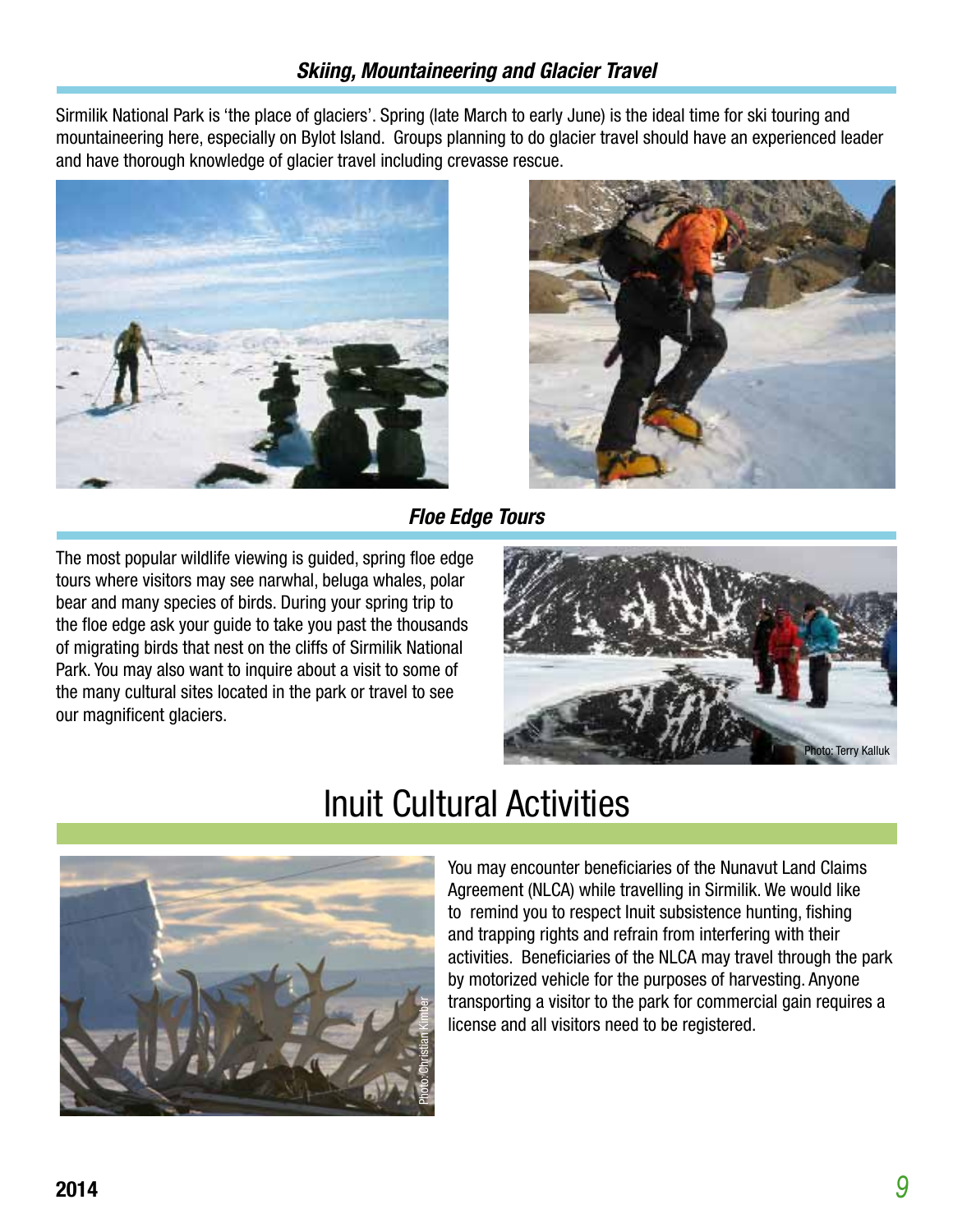# Tour Companies

If you prefer to travel in a guided group, please contact one of the tour companies below. Please check that the company you are planning to travel with is currently licensed to operate in the park before hiring them.

This package was produced in advance of the annual licensing and permitting cycle.

#### **Black Feather Wilderness Adventure Company**

Parry Sound, ON Toll Free: 1-888-849-7668 Phone: (705) 746-1372 Fax: (705) 746-7048 info@blackfeather.com www.blackfeather.com

#### **Polar Sea Adventures (Equipment rentals also)**

Pond Inlet, NU Phone: (867) 899-8870 Fax: (867) 899-8010 info@info@polarsea.ca www.polarsea.ca

#### **Cruise North Expeditions Inc**

Mississauga, ON Toll Free: 1-855-5-ARCTIC (1-855-527-2842) Phone:1-647-729-3568 Fax: 1-905-271-4000 info@cruisenorthexpeditions.com www.cruisenorthexpeditions.com

#### **Quark Expeditions**

Waterbury, Vermont Toll Free: 1-888-892-0334 Phone: (203) 803-2888 Fax: (203) 857-0427 enquiry@quarkexpeditions.com www.quarkexpeditions.com



#### **Adventure Canada**

Mississauga, ON Toll Free: 1-800-363-7566 Phone: 905-271-4000 Fax: (905) 271-5595 info@adventurecanada.com www.adventurecanada.com

#### **Arctic Kingdom**

Mississauga, ON Toll-free: 1-888-737-6818 Phone: (416) 322-7066 Fax: (416) 887-0529 adventures@arctickingdom.com www.arctickingdom.com

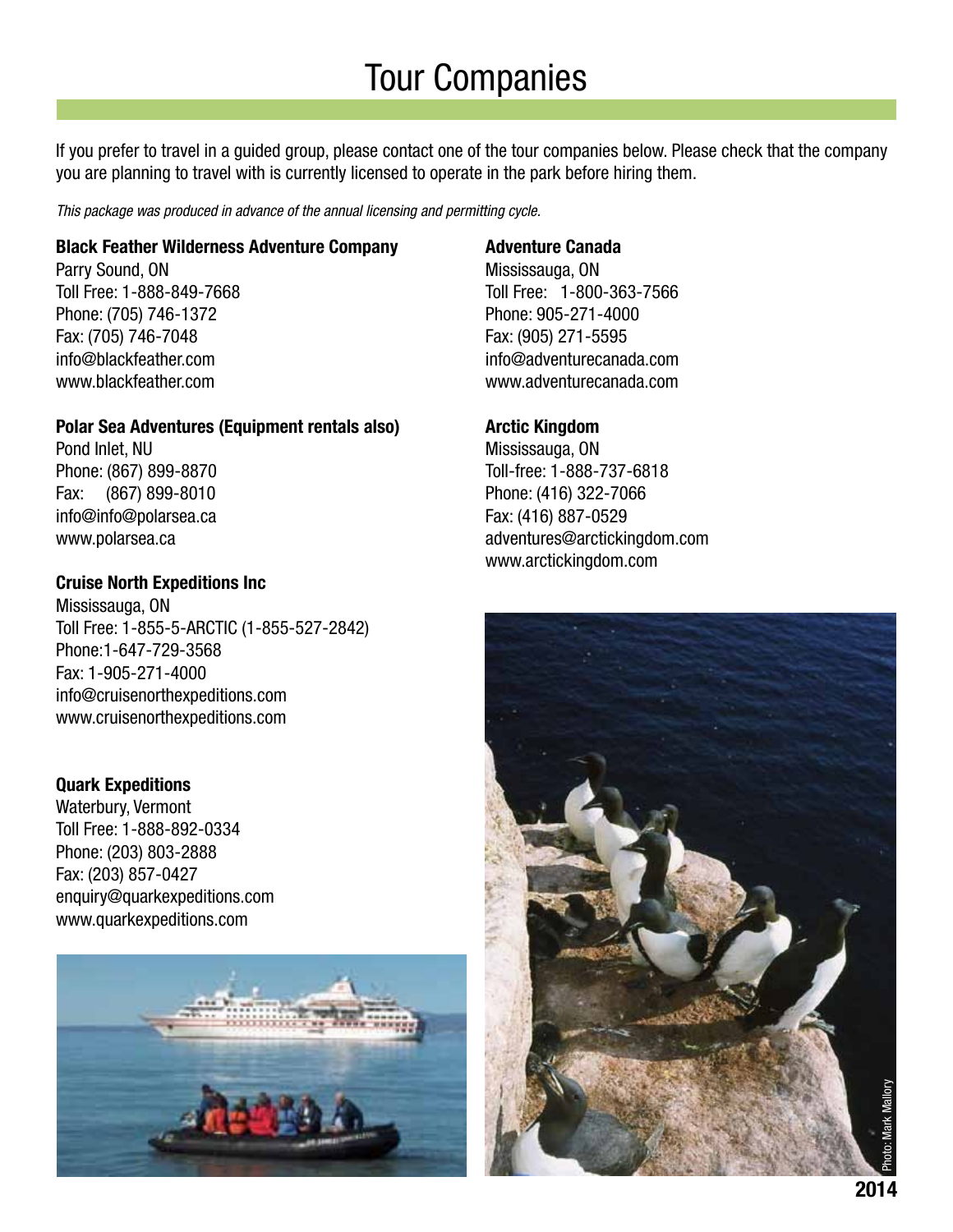# Important Safety Information

#### **River Crossings**

**River crossings are the most significant hazard facing summer visitors.** Streams and rivers in Sirmilik are mostly glacial fed, so water volume and velocity changes throughout the day and from day to day. As the day progresses, glacial melt caused by warming temperatures increases the volume of rivers and streams. Rainfall also affects the volume and velocity of rivers and streams at any time of day. These factors make crossings unpredictable and susceptible to rapid change. Be prepared to wait out high water for hours or even days: at certain times of year, water levels are likely to significantly affect your trip route and schedule, so plan accordingly.

### **River Crossing Tips**

#### **Gear Considerations**

- Footwear: Neoprene boots with gripping soles will protect your feet from the cold water and will allow you to keep your boots and socks dry. Alternatively, hiking boots with gaiters will provide some warmth, ankle support and may protect your feet from tumbling rocks, but you must be prepared to hike in wet boots.
- Hiking poles: hiking poles are essential for balance while crossing and are useful for testing water depth.

#### **Deciding to Cross**

- Group abilities: Ensure that all group members are willing to take the risk. Consider the abilities of the weakest group member.
- Timing: Be prepared to wait hours or days until water levels are low enough for your group to make a safe crossing. During warm periods, water levels are generally lowest between 2 am and 7 am. Following heavy rain, water levels may continue to rise for several hours.
- Location: Assess the safest location to cross, remembering that ideal crossing locations change regularly. Consider the following:
	- Water depth
		- Braided areas tend to be shallower than single channels.
	- Water speed
		- Flatter areas tend to have slower-moving water than steeper areas.

#### Hazards

- Riverbanks: may be unstable and could collapse.
- Underwater: cloudy water can obscure rolling rocks and unstable footing.
- Downstream: be aware of waterfalls, deep pools, open sea, etc.

#### **Safe crossing techniques**

- Heavy packs make crossings more difficult; you may wish to test cross without a pack or have stronger members shuttle packs.
- When crossing with a pack, unfasten waist and chest straps so you can remove your pack easily if you become pinned underwater.
- Face upstream, move with the current and use hiking poles to maintain balance.
- Consider group crossing techniques, i.e. Leader is upstream with group members in single file behind for support and to take advantage of the group's downstream eddy.

#### **To learn more about river safety, consider taking a swiftwater safety course before your trip.**

**All rivers and streams are dangerous. Some streams may remain uncrossable for some members of your group. Be prepared to change your route or turn back.**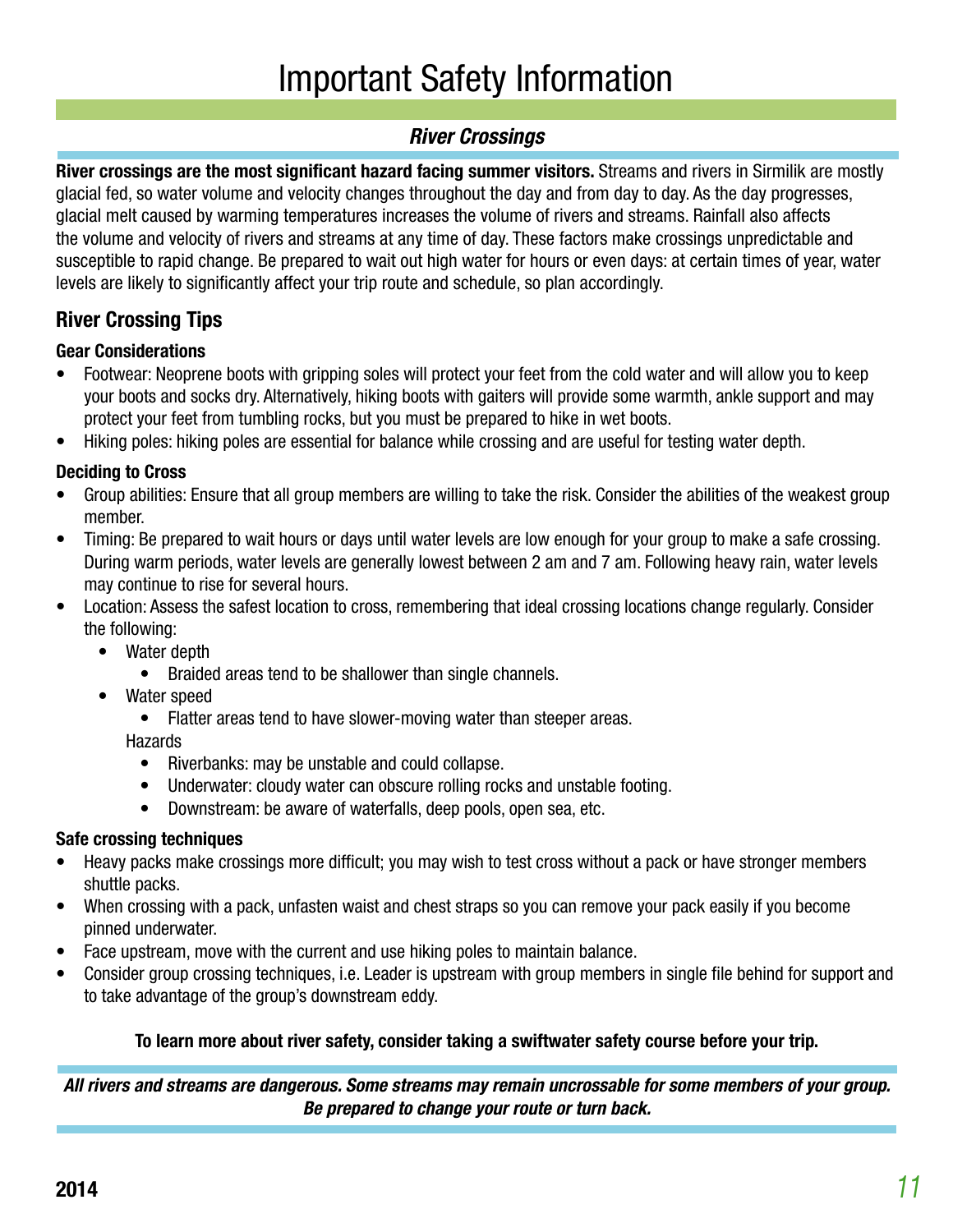#### **Rockfall**

Bare, freshly broken rock is a sign of active rockfall; these areas may extend well out from the rock walls and cliffs. In or around steep terrain, choose routes carefully, watch and listen for falling rock and avoid stopping for long breaks in potentially active or unprotected areas. Be particularly careful when it is raining and during periods of freeze-melt temperatures as these conditions loosen rock and increase rockfall. Choose campsites in protected areas, away from steep terrain.

#### **Glacier Travel**

Low temperatures combined with low annual snowfall means that glacial movement is very slow. Crevasses and icefalls are reduced compared to glaciers in more southerly regions of North America. However, glaciers must still be treated with respect as they can be dangerous. Only those experienced in glacier travel and crevasse rescue and who have proper equipment should travel on glaciers. **Beginning in 2012, all guides operating in glaciated and / or technical mountain terrain will require full IFMGA/IVBV/UIAGM/ACMG certification as an Alpine, Mountain, or Ski guide.**  Contact the park office for more information.



#### **Avalanches**

If there is snow and you will be travelling across or near slopes of more than 25° angle, you need to consider the possibility of avalanches. You should be trained and experienced in assessing avalanche hazards, route-finding skills and self-rescue techniques if you plan to travel in avalanche areas. All members should carry an avalanche transceiver, shovel and probe.

#### **Water Quality**

We advise you to fine filter (<0.5microns), treat (iodine or chlorine in warm water), or boil your drinking water. To prevent the spread of diseases, human waste should be disposed of in a responsible manner, at least 100 metres from water sources and 50 metres from trails. More information will be provided during your orientation.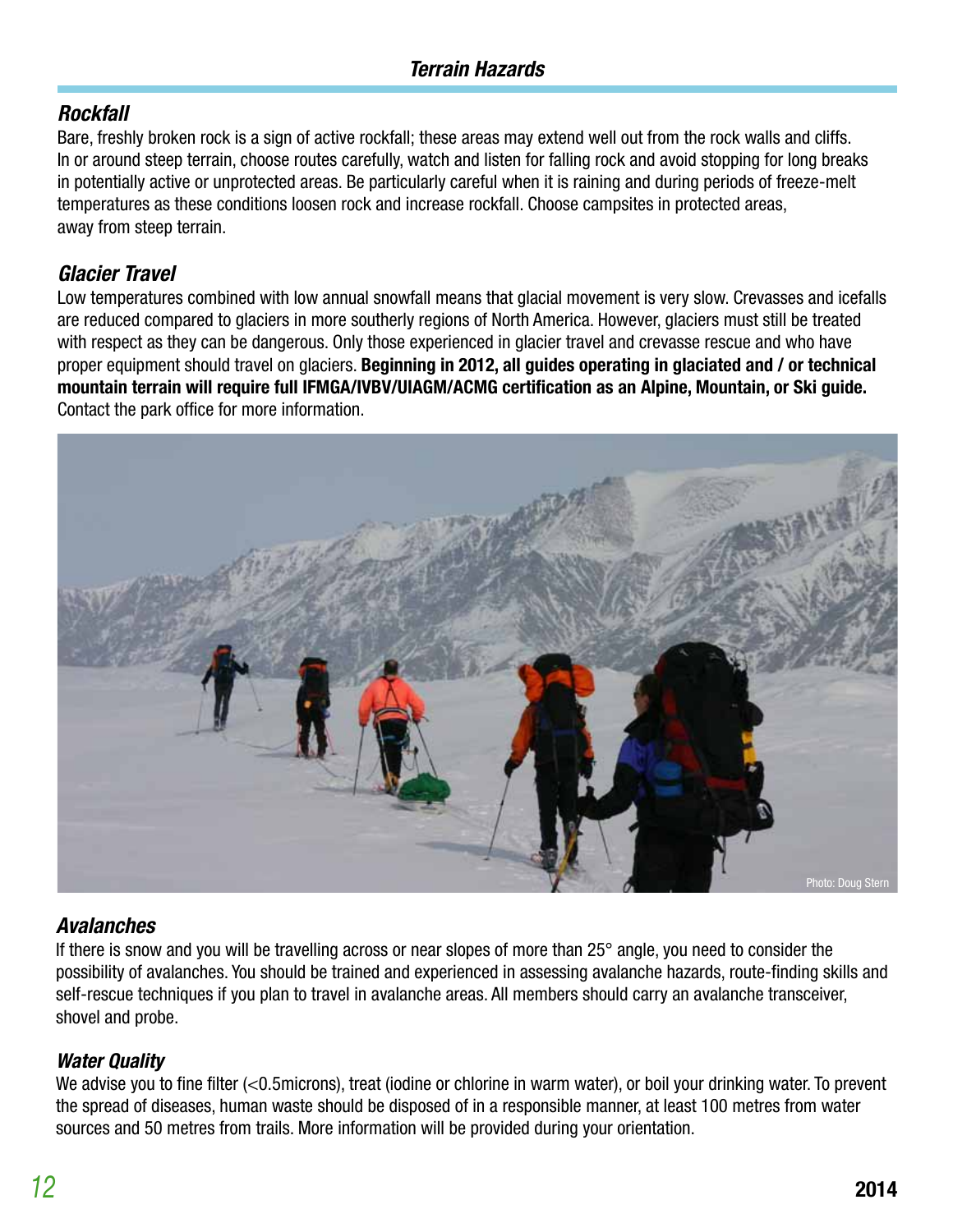Snow machines can provide quick access to wilderness areas and are a common method of travel to some of the National Parks in Nunavut.

Travelling, using a snow machine and qamutik can, however, be dangerous and must be treated with respect. Injuries result when the snow machine makes a sudden stop; when the driver or passenger falls from the machine or qamutik due to bouncing over uneven terrain; when the snow machine flips; or when the qamutik is pulled by a rope rather than a rigid hitch and the sled overtakes the snow machine pulling it.



#### **Avoiding Accidents and Injuries**

- Check your qamutik frequently to ensure you know how it is riding and where it is in relation to your snow machine.
- If you slow down or stop unexpectedly, check your qamutik's location. Prevent your qamutik from running into others or your own snow machine by slowing your speed gradually.
- Be especially careful when approaching other snow machines, people on foot and other types of vehicles. Plan your stops in advance and slow your machine as you approach the location you intend to stop.
- Use gamutiks with a steel hitch.
- Avoid travelling at high speeds. Adjust your speed to the terrain and other conditions.

#### **Thin Ice Areas/Sea Ice**

- Some parts of the sea ice are prone to thinning earlier than the rest of the ice due to strong water currents. Please talk to our staff to identify these locations. For current ice conditions please visit **http://ice-glaces.ec.gc.ca** (go to Eastern Arctic then Approaches to Resolute)
- If there is deep snow and one area is darker than the surrounding area, the dark area is typically thin ice. Pass by that area giving it a wide berth.
- When deep snow is present with water on top or the snow is soaked through with water, it means that there is open water beneath it. Do not approach these areas.
- Sea ice close to river mouths is generally thin.
- Bays and inlets often have strong currents during spring and are prone to thin ice and open water. Avoid travelling through bays and inlets that have narrow channels.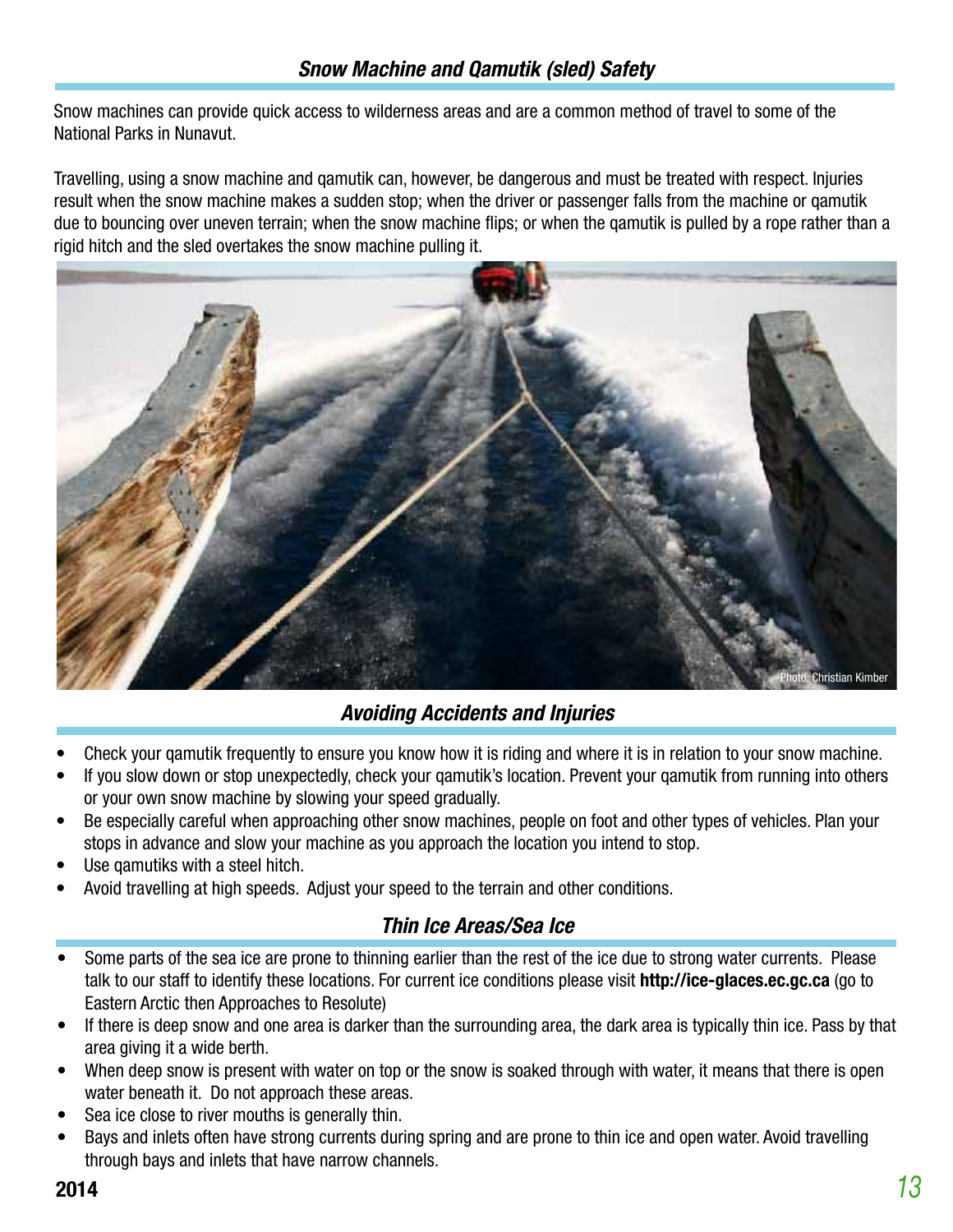#### **Floe Edge**

Camping close to the floe edge can be dangerous. Be especially wary when prevailing winds are strong and during large tides (full or new moons) since these conditions increase the following risks:

- Ice breaks up along the floe edge.
- A huge pan of ice may break off from the land fast ice (up to 10 kilometres or more in size) even if there is no wind or extreme tides. Bring a global positioning system (GPS) and regularly check to see if the coordinates change. If you don't have a GPS visually align a piece of ice some distance from you to the land and periodically check to see if the ice you are on is moving.
- Watch for moving ice that is wedging and piling up into the land fast ice.
- Polar bears travel along the floe edge in search of food. They will hunt for fresh prey or will scavenge any carcasses they find. Do not camp near an old kill because polar bears, with their excellent senses of smell, will come to forage from it. Polar bears are very efficient and skilled stalkers (both on ice and in the water). Always keep watch for them.
- Camp well away from the floe edge itself.

#### **Boat and Kayak Safety**

During the summer season boat and kayak trips are the most popular way to explore Sirmilik. There are several skills you will need in order to be properly prepared to travel safely in this area. We recommend:

- You are comfortable with bracing, manoeuvring, surf landing and launching and self-rescue
- You can interpret marine charts and tide tables and use them to identify marine hazards
- You can establish your position and follow waypoints using a GPS.
- You can navigate in fog
- You are able to estimate the speed of a current and estimate ferry angle under varying conditions

#### **Wind and Rough Water**

Remember that areas of calm seas and areas of wind and rough waters may be relatively close together. Generally, during the full and new moons you can expect three to four days of strong prevailing winds and rough sea conditions. Local outfitters know the conditions and weather trends for the area. Please listen to local knowledge and local outfitter advice regarding winds, rough water and points of land that are dangerous during challenging weather conditions.

#### **Climate and Extreme Weather**

The polar marine climate means long, cold winters and short, cool summers. Although summer brings almost endless daylight from May to August, the sun is absent from the sky December and January. Spring brings strong winds and late summer is often cloudy. In winter, loss of daylight and the presence of sea ice can make for extremely cold weather.

Weather in the Arctic is notoriously changeable. Abrupt weather changes can affect sea and boating conditions forcing boaters to wait out rough waters, sometimes for several days. **Be prepared for snow anytime, anywhere in Sirmilik!** White out conditions are possible any time of year.

#### **Hypothermia and Frostbite**

Hypothermia is a life-threatening condition. People with hypothermia can no longer keep themselves warm and cannot re-warm themselves without assistance. Know the signs and symptoms of hypothermia, how to treat it and take precautions to prevent its onset. Remember to take the windchill factor into account when evaluating temperatures. Skiers, mountaineers and other winter and spring travellers must guard against frostbite when travelling in Sirmilik National Park. Conditions of extreme cold are common and care should be taken to avoid exposing the skin.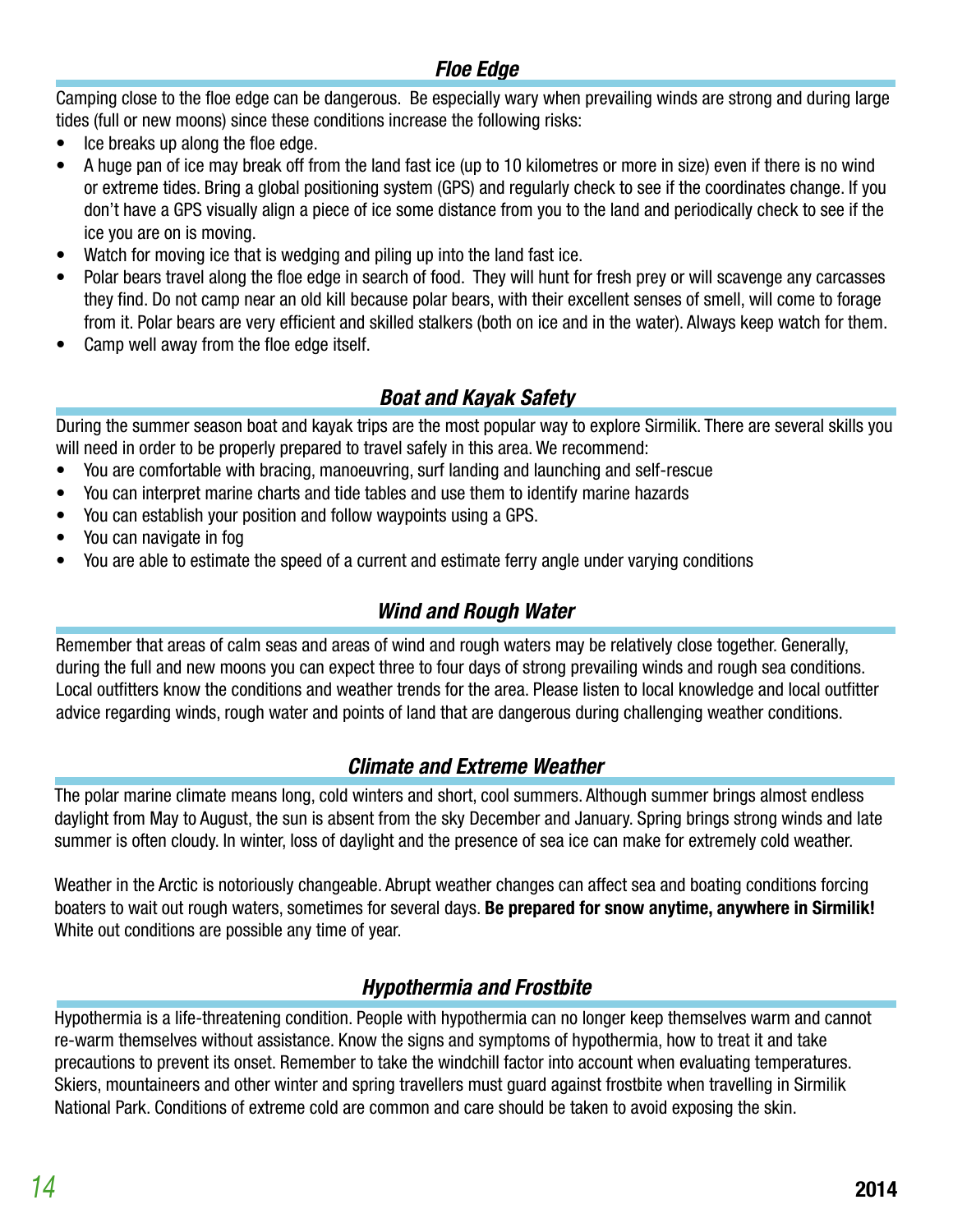

**Polar Bears and other wildlife**

Polar bears may be encountered at any time of the year and in any area of the park, including glaciers.

The more people in your party, the less likely you will encounter a bear. Polar bears are most active along the coast of the Borden Peninsula and along the north, west, and east coasts of Bylot Island. Be particularly cautious in March/April when females with cubs are emerging from their dens and July to October when the sea ice is gone and bears are forced ashore.

For more information, please speak with our parks staff, read the Safety in Polar Bear Country pamphlet carefully and watch the Polar Bears: A Guide to Safety DVD at the park office or distributed at **www.distributionaccess.com**.

If you are nervous about bears, or uncertain of your ability to deal with them, consider joining a guided group. Guides are knowledgeable and experienced at travelling in bear country. When hiring a guide, ask about their experience, how they will avoid encountering polar bears and their plans of action should you encounter a bear.

#### **Report polar bear encounters**

Report sightings, tracks and signs to Parks Canada staff as soon as possible by radio or satellite phone.

**Foxes and wolves** can carry rabies. Do not allow them to approach you. Be especially suspicious if wildlife appears "friendly" or "tame".

**Birds and wildlife** are inquisitive and opportunistic. They will scavenge food left out and raid caches that are not securely stashed. Make sure food and garbage is securely stored.

**Walrus or whales** can be aggressive and easily upset a boat. Keep your distance.

As a general rule keep a safe distance from all wildlife and remember that it is illegal to touch, feed or entice wildlife with food items in a National Park.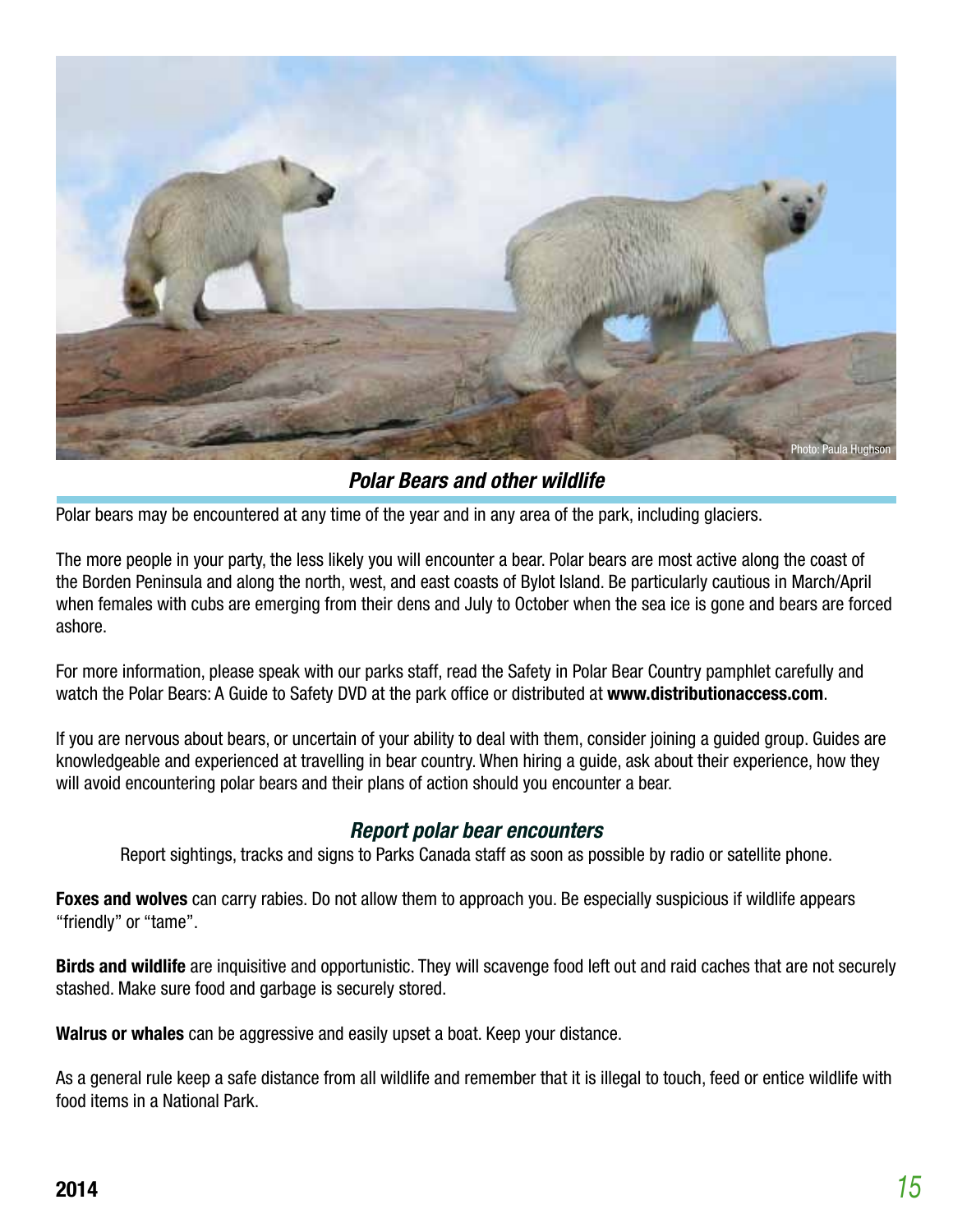Sirmilik is one of the most remote parks in North America, and rescue services and facilities are very limited. Our public safety staff are trained in first aid, patient stabilization and evacuation in non-technical terrain. Park search and rescue operations may be delayed by poor weather conditions, geography, aircraft or staff availability. For high-angle technical evacuations, assistance from outside of Nunavut is required.

TO HELP US AND YOURSELF, PLEASE:

- Be self-reliant and responsible for your own safety;
- Have the required equipment, knowledge, skills and physical fitness;
- Consider the public safety information and advice provided by Parks Canada;
- Seek out additional advice from our staff if you are uncertain about what you may encounter;
- Follow the public safety registration and de-registration program;
- Be prepared for emergencies (medical, wildlife or weather related).

#### **When will a search be initiated?**

A search and rescue response will be initiated when a distress signal is reported or when a group has failed to de-register and an initial investigation suggests a group is overdue. In the case of an overdue group, a physical search may not occur until at least 48 hours after the de-registration date has passed.

#### **IN CASE OF EMERGENCY CALL THE EMERGENCY DISPATCH LINE (780) 852 3100 THIS NUMBER IS MONITORED 24 HOURS A DAY**

#### **Do not forget to de-register!**

Visitors who fail to de-register place an unnecessary burden on our limited search and rescue capabilities. You can place rescue staff in danger and make the rescue team unavailable for a real emergency. Please remember to visit or call our Parks Canada office upon your safe return from the park.

#### **Air Support**

- There are only commercial aircraft in Pond Inlet or Arctic Bay
- Air access may be delayed, sometimes for many days, due to poor visibility, weather conditions or high winds.
- Aircraft cannot land in the backcountry if the terrain is unsuitable for a safe landing.

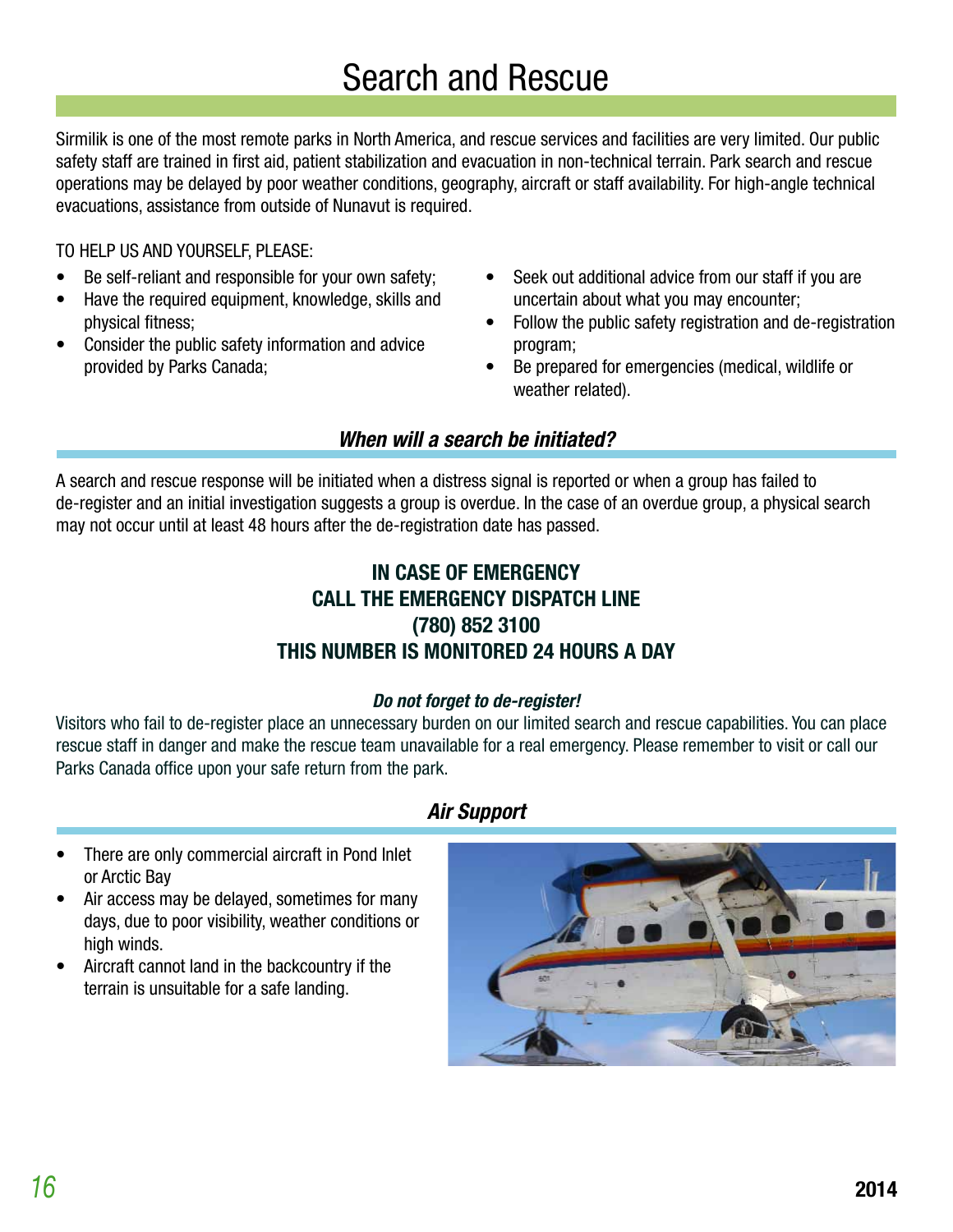# Minimizing Risk

#### **Experience Level**

Your group should have advanced skills in wilderness first aid and be prepared to handle any medical, wildlife or weather related emergency. If someone in your group is uncertain about their skill level, consider travelling with an experienced guide. Contact information can be found in this package.



#### **Communications**

Please be aware that all of these recommended modes of communication can be unreliable and at times you will be unable to make contact with anyone. If you are having difficulty receiving a signal it may be possible to get to higher ground to improve signal strength. This can be very time consuming and in some cases dangerous, please use caution. As always with technology, be aware of the weaknesses of your system.

Sirmilik National Park lies within the area of compass unreliability. GPS receivers are your best bet for navigation. Keep in mind that batteries must be kept warm and even the best unit can fail. Bring a backup unit and the right maps.

**Satellite Phones** are the preferred means of making contact. Your phone can put you in touch with emergency assistance 24 hours a day. We recommend obtaining a satellite phone prior to your trip.

The Iridium system provides the most reliable coverage over Sirmilik but other options are available. Make sure to bring extra batteries. Portable solar chargers for batteries are also recommended. Be sure to write down emergency phone numbers **and** program them into the phone.

**SPOT** can be used to allow family and friends to track your progress on your trip as well as initiate a distress signal, however **visitors should be aware that the SPOT satellite network has poor coverage around Sirmilik, particularly north of 73 degrees N latitude**. SPOT devices should not, therefore, be relied upon for communication. Please advise your family and friends of this to remove any undue concern about your progress should they not receive an OK. Emergency signals are received by the Canadian Forces and they will initiate a rescue if one is received. This signal is non-reversible and is to be used in a life-threatening situation only. During your registration we will collect information about your unit in the event that there is a need to check the activity from it.

**Personal Locator Beacons (PLB)** can also be carried into remote areas. When activated, they send a distress signal to the Canadian Forces in Trenton, Ontario who will initiate a rescue from there. Once activated, the signal is non-reversible; these are to be used in a life-threatening situation only. Make sure your PLB is properly registered by calling the Canadian Personal Emergency Beacon Registry in Ottawa at (613) 992-0079 or online at **www.canadianbeaconregistry.forces. gc.ca/**. Only PLB's that transmit a distress signal at 406 MHz are permitted in Canada.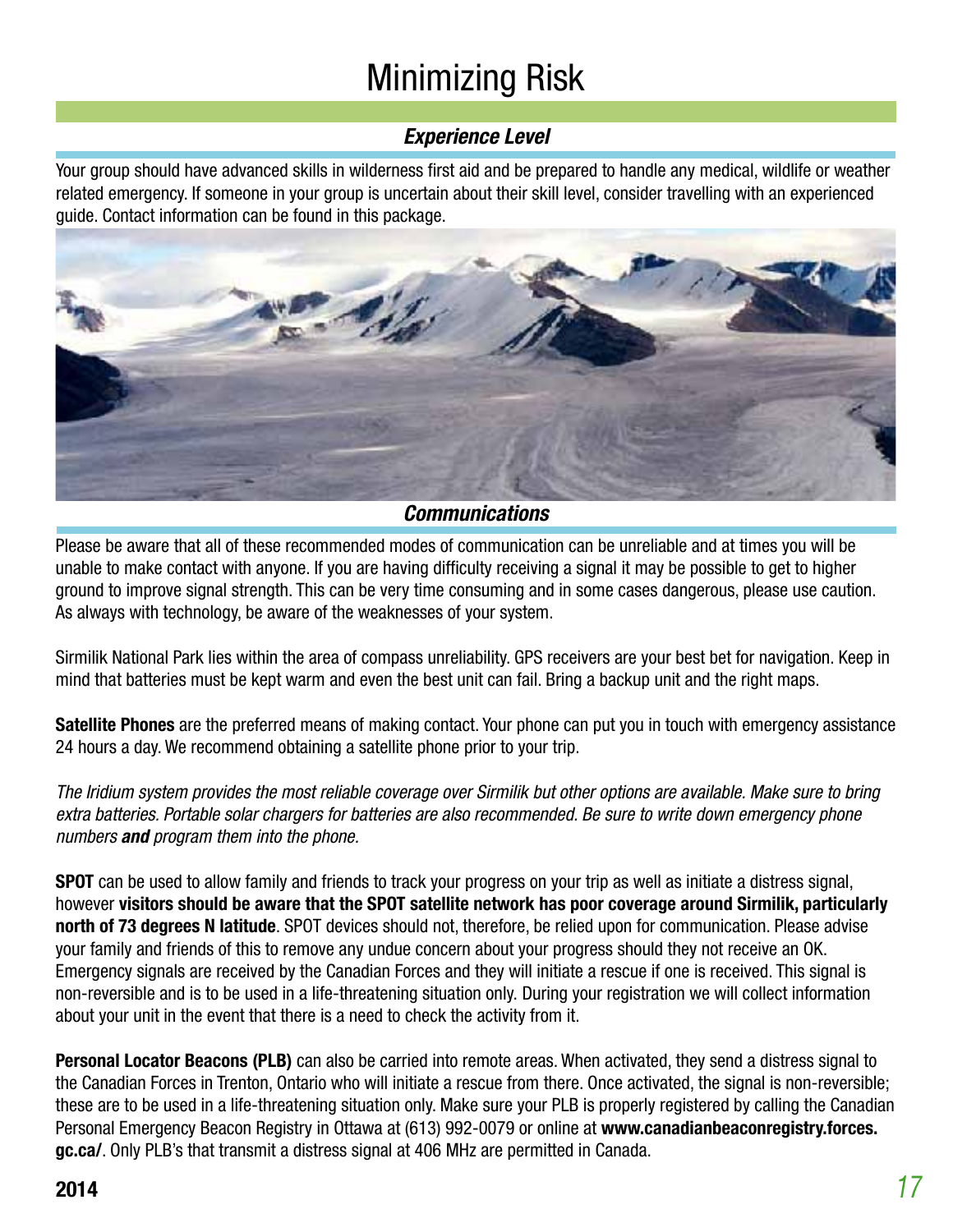- Choose routes on durable terrain.
- When traveling across steep terrain use rock outcrops or snow.
- Select campsites in durable locations where signs of your occupation will be minimal, especially for base camps or if you are traveling in a large group.
- Minimize the use of soaps and, when necessary, use biodegradable soap.
- Dish and excess cooking water should be poured into a shallow sump hole away from your campsite and 50 meters away from water sources.
- Pack out everything that you packed in. This includes your toilet paper!
- Do not build cairns (rock pile or Inuksuk), markers, or leave messages in the dirt.
- Please do not cover human waste as it will degrade quicker in the sun and air. Please use an area away from main routes and water sources.



Fees

Entry fees are charged at most national parks. Most of the money raised through admission fees remains in the particular park where it is collected. This means that every time you visit a park you are investing in its future – and in a legacy for future generations.

Nunavut's national parks are backcountry parks and the following fees will be charged at the time of your mandatory registration:

- A day trip permit for the park is \$12.00 per person.
- The overnight permit fee is \$24.50 per person per night.
- An Annual Northern Park Backcountry Excursion Pass is \$147.20 per person. It is valid in any national park or reserve in Nunavut, the Northwest Territories, and Yukon except for Kluane and Wood Buffalo National Parks. It is your best option if your trip is greater than 6 days, or you plan to visit other parks in this area this year.

The Parks Canada Discovery Passes covering Park Entry Fees are not valid in the National Parks in Nunavut.

These are the fees, at time of print. New Fees will soon be implemented. They are likely to be slightly higher.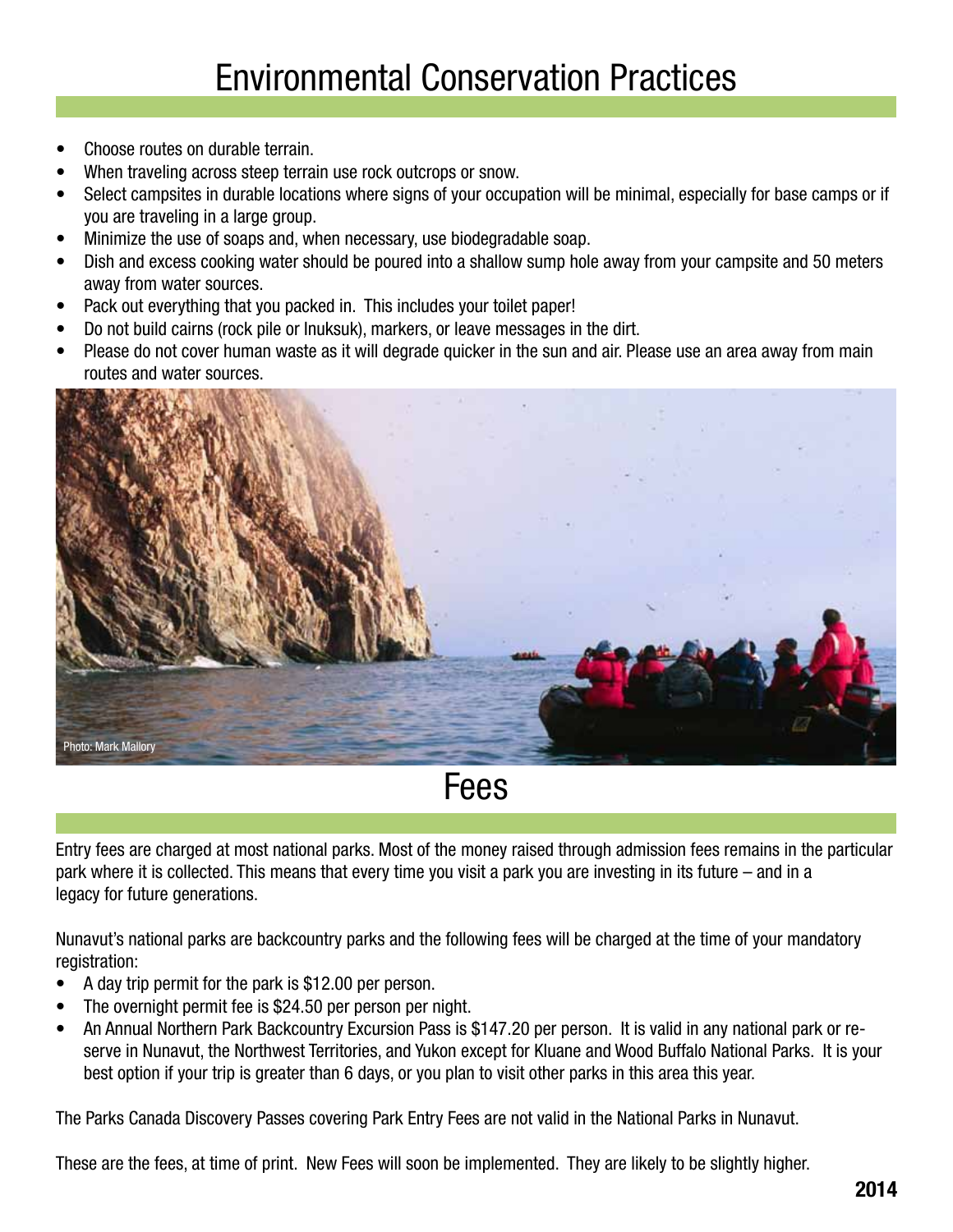# Park Regulations

#### **Working Together to Preserve our Natural and Cultural Areas**

The Canada National Parks Act and Regulations, as well as other federal legislation, are in place to preserve and protect our natural and cultural resources. The following is a guide to ensure you have a safe and memorable wilderness experience while visiting Sirmilik National Park and are provided as brief information statements for convenience only. For a complete listing of park regulations please contact the park office.

- **• Registration and De-registration:** You must register and attend the mandatory orientation before entering the park and de-register upon exiting.
- **• Firearms:** No person shall be in possession of a firearm in the park (does not apply to persons authorized by the superintendent).
- **• Pets:** Must be kept under physical control at all times.
- **• Fishing** is not permitted anywhere in Sirmilik National Park.

#### **Preserving Sirmlik's Natural and Cultural Integrity**

- All garbage must be packed out.
- Campfires are not permitted in the park.
- No person shall remove, deface, damage or destroy any flora or natural objects in the park.
- No person shall wilfully remove, deface, damage or destroy any prehistoric or historic artefacts or structures in the park.
- No person shall hunt, disturb, hold in captivity or destroy any wildlife within the park.
- No person shall disturb or destroy a nest, lair or den in the park.
- No person shall touch, feed or entice wildlife in the park.

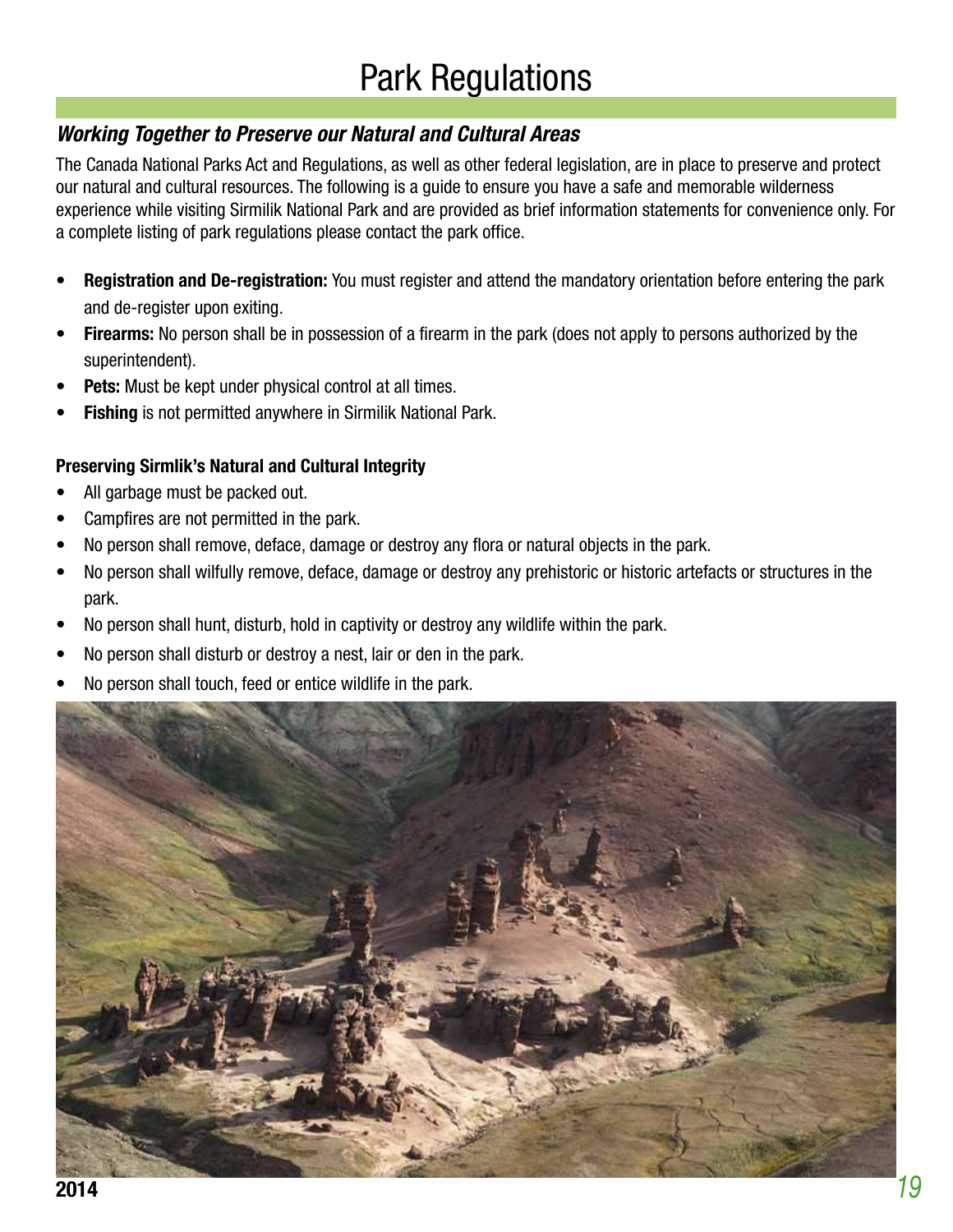

#### By snowmachine to Crater Lake

Every Saturday, January through May. Meet: at the Pangnirtung Parks Canada office, 8:30 a.m. Return: by 5 p.m. Bring: winter clothing, lunch, & \$160 cash to pay outfitter. Park entry fee: \$12: free for beneficiaries.

Reserve your spot by calling 867-473-2500, or just show up Saturday morning! Trips will not run for fewer than three people.

#### A Crater Lake en motoneige

Chaque samedi, du janvier jusqu'au mai. Départ : du bureau de Parcs Canada à Pangnirtung à 8 h 30 Retour: vers 17 h Apportez : des vêtements d'hiver, votre dîner et 160 \$ liquide pour payer le pourvoyeur. Le frais d'entrée du parc est 12 \$; gratuit pour les bénéficiaires.

Réservez votre place en composant le 867-473-2500, ou simplement présentez-vous samedi matin! Les excursions se dérouleront seulement avec un minimum de trois personnes.

#### "סכ"כף **JED-SCPIDS CIPLOC**

PRESACLE SOULD LAJE bne-Jne: [59]ArsACn2bdc JEC 816 LOT. 8:30-1 DEC bdc **DOMO - 5-1 De DOMOC** abssbace DPD-B/Dnob **JA DGAOD, ONTOLOGION ALL** \$160 PODYTO <PCD/105/TO JDCC777JC  $\Gamma$ SU $\Delta$ <sub>1</sub> SA<sub>b</sub> Jc  $\Delta$ <sub>1</sub> S<sub>1</sub> S<sub>12</sub>; DOCSOCDYLYC <PSD PCOC

asaAsh/CaspOnc 156CD0097ACDSbcJnc 867-473-2500-JC  $D^{\varrho}Q^{-a}O^{c}$ CAdªUJAªa <del>S</del>ns. VOLYSOLIC TOVE PHYPALCIE